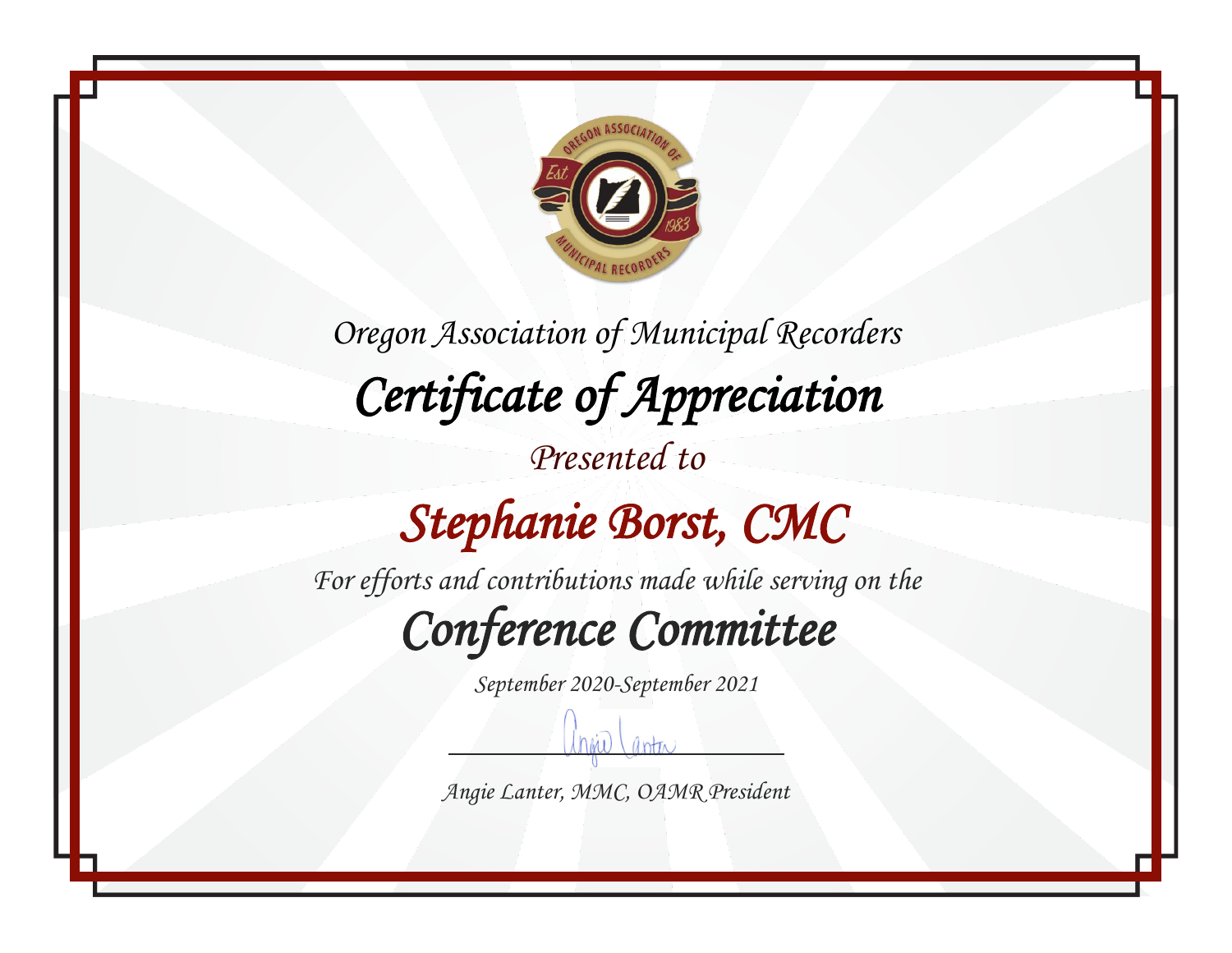

*Presented to*

## *Deanna Casey, MMC*

*For efforts and contributions made while serving on the*

*Conference Committee* 

*September 2020-September 2021*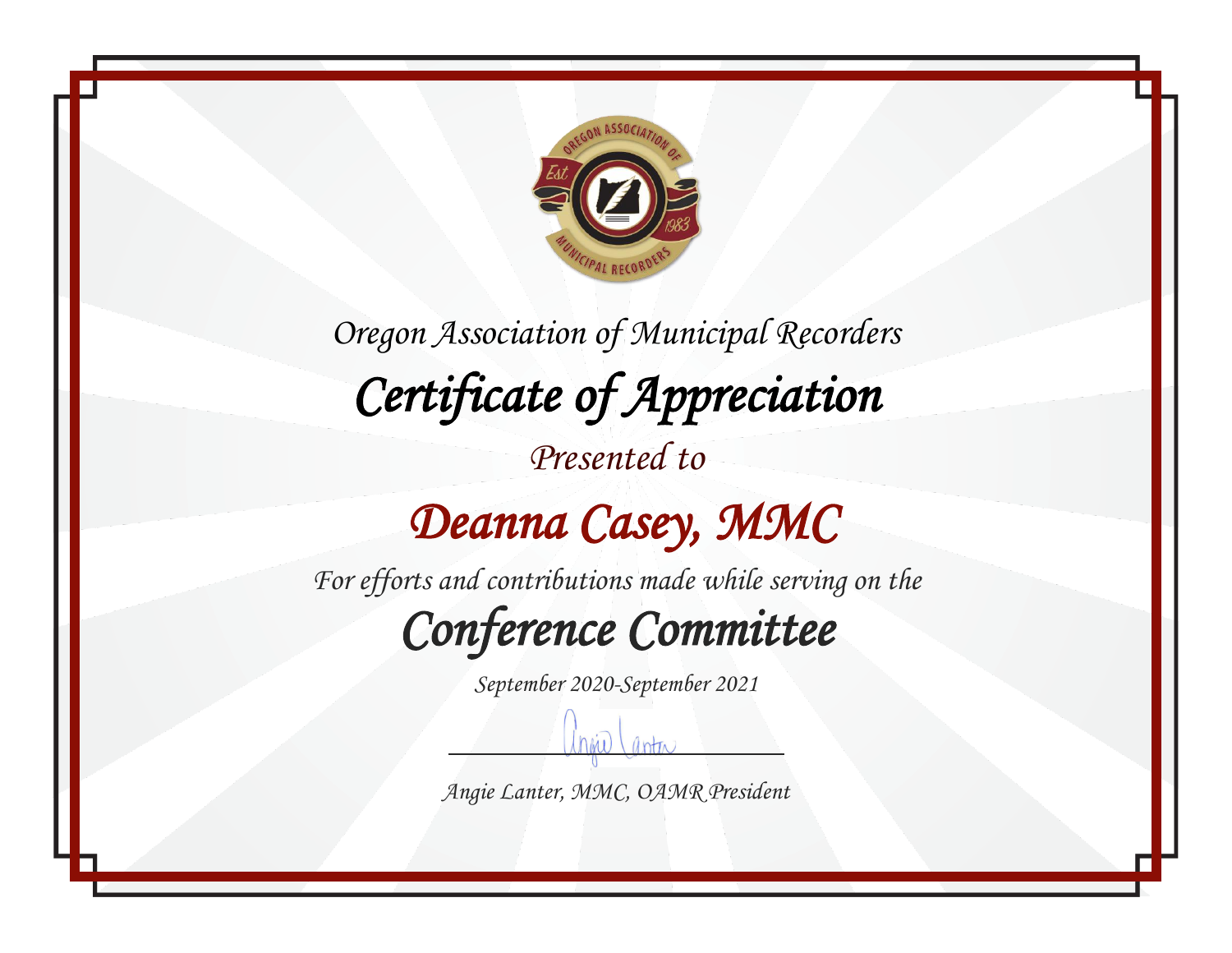

*Presented to*

## *Laural Casey*

*For efforts and contributions made while serving on the*

*Conference Committee* 

*September 2020-September 2021*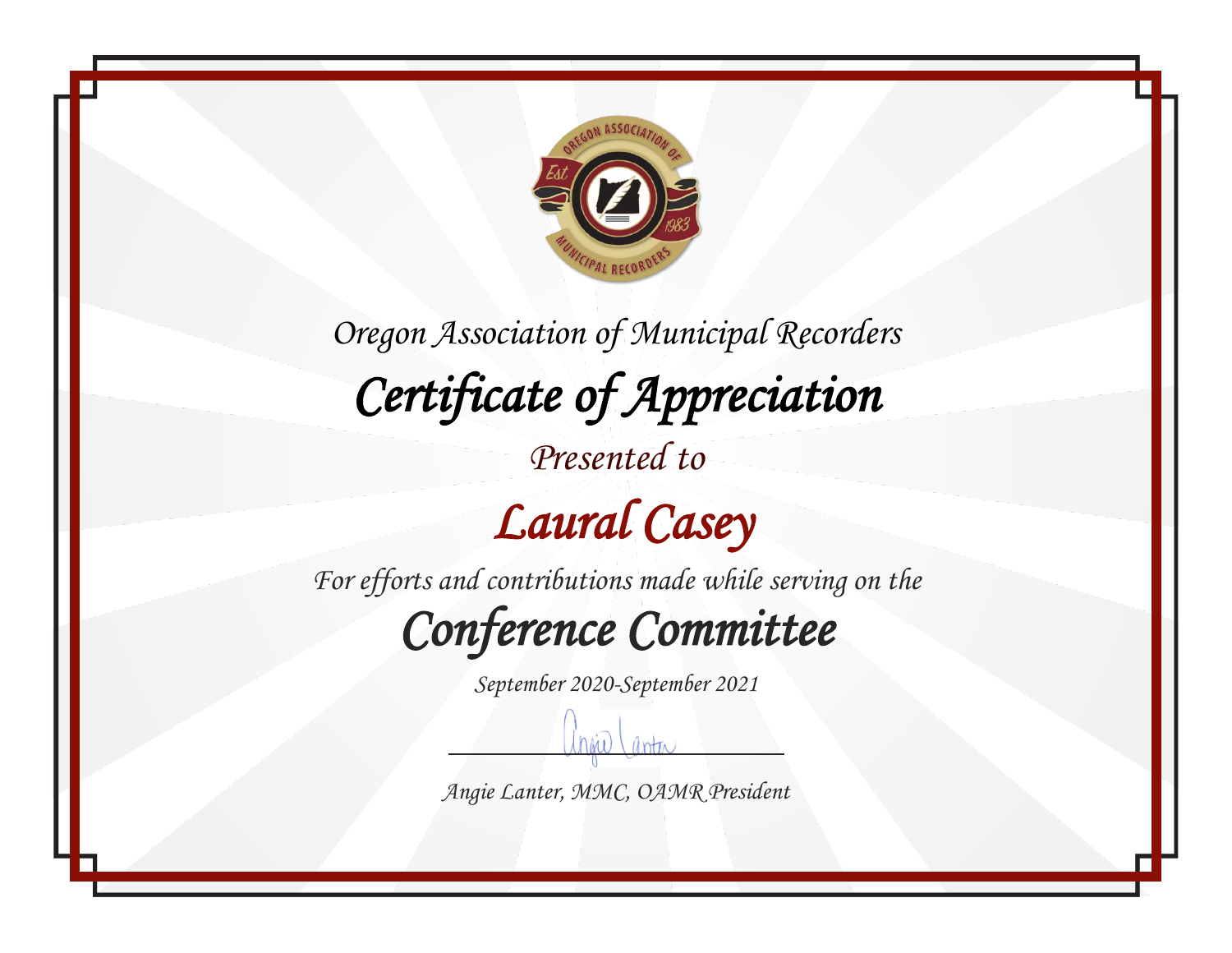

*For efforts and contributions made while serving on the*

*Conference Committee* 

*September 2020-September 2021*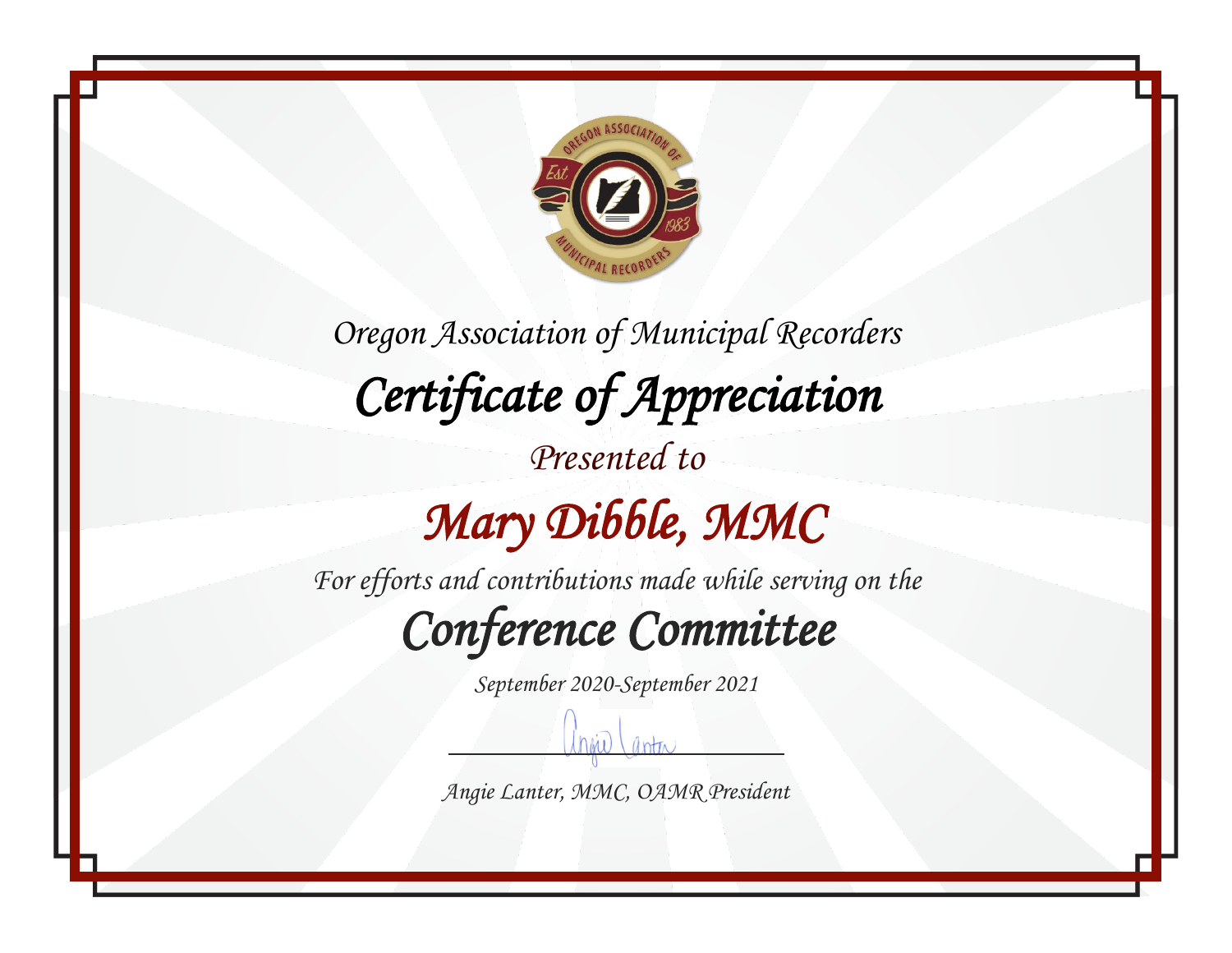

*Presented to*

# *Kayla Duddy, CMC*

*For efforts and contributions made while serving on the*

*Conference Committee* 

*September 2020-September 2021*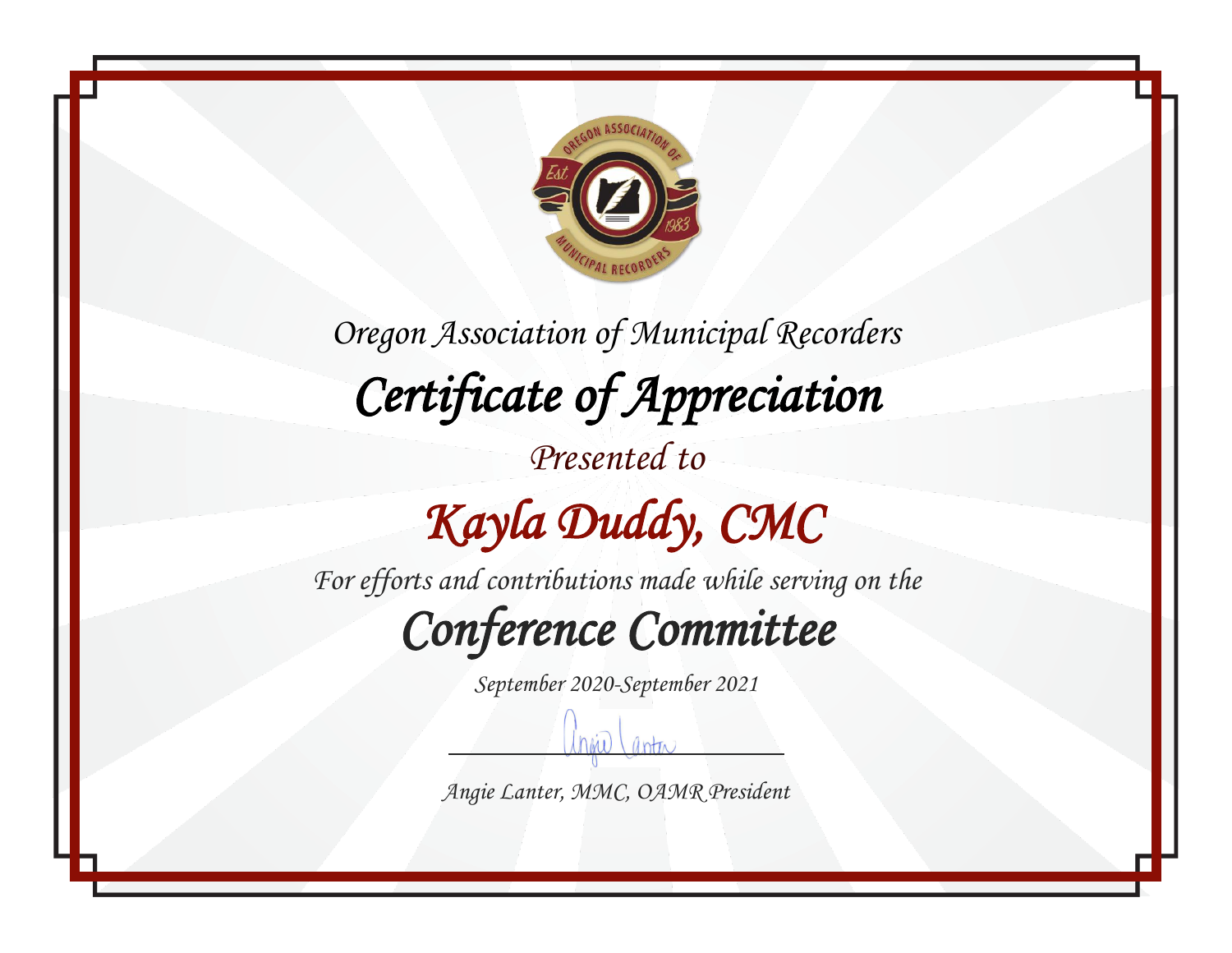

*Presented to*

 *Sammy Egbert* 

*For efforts and contributions made while serving on the*

*Conference Committee* 

*September 2020-September 2021*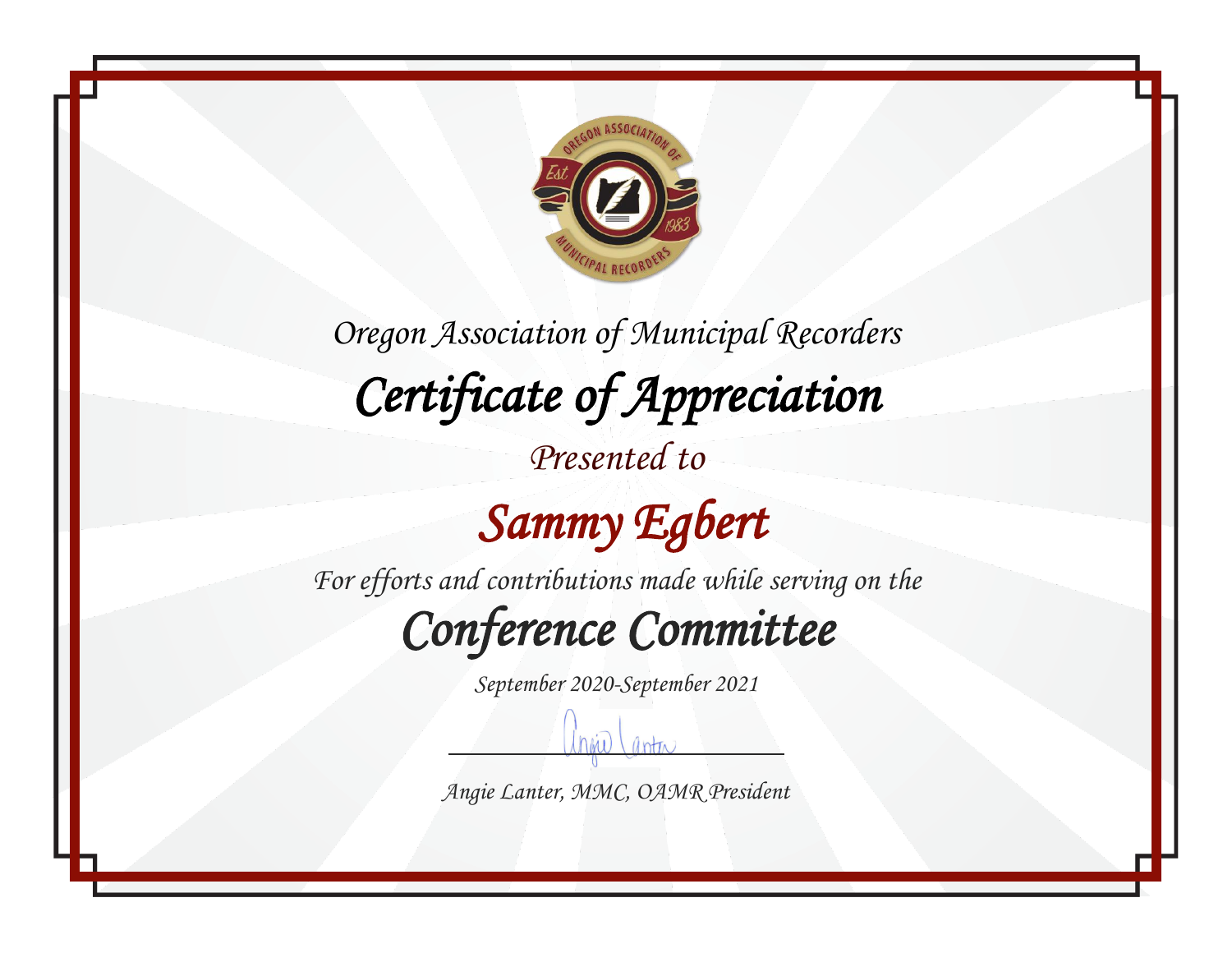

*Oregon Association of Municipal Recorders Certificate of Appreciation Presented to Michele Eldridge, CMC* 

*For efforts and contributions made while serving on the*

*Conference Committee* 

*September 2020-September 2021*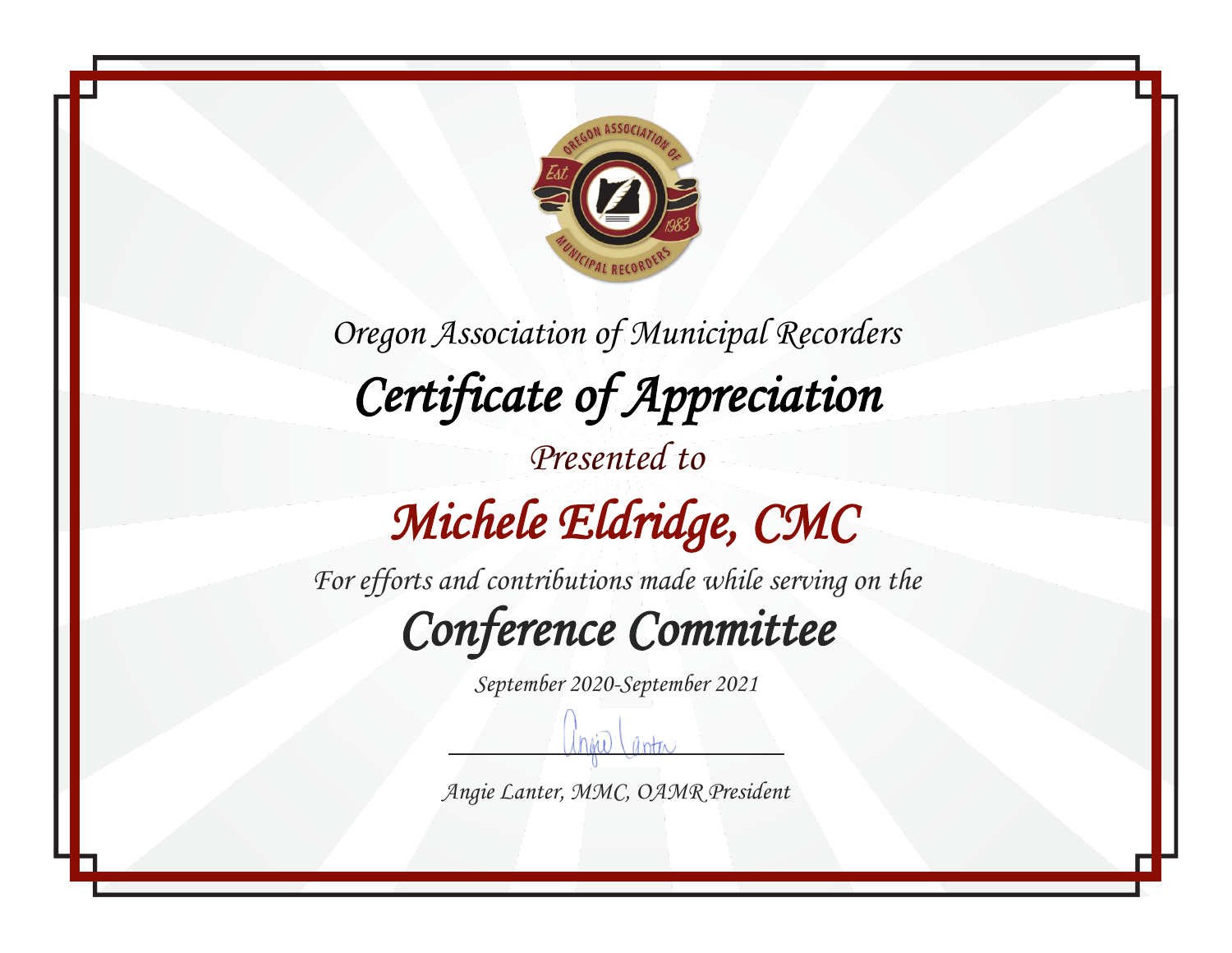

*Oregon Association of Municipal Recorders Certificate of Appreciation Presented to Michelle Fox, CMC* 

*For efforts and contributions made while serving on the*

*Conference Committee* 

*September 2020-September 2021*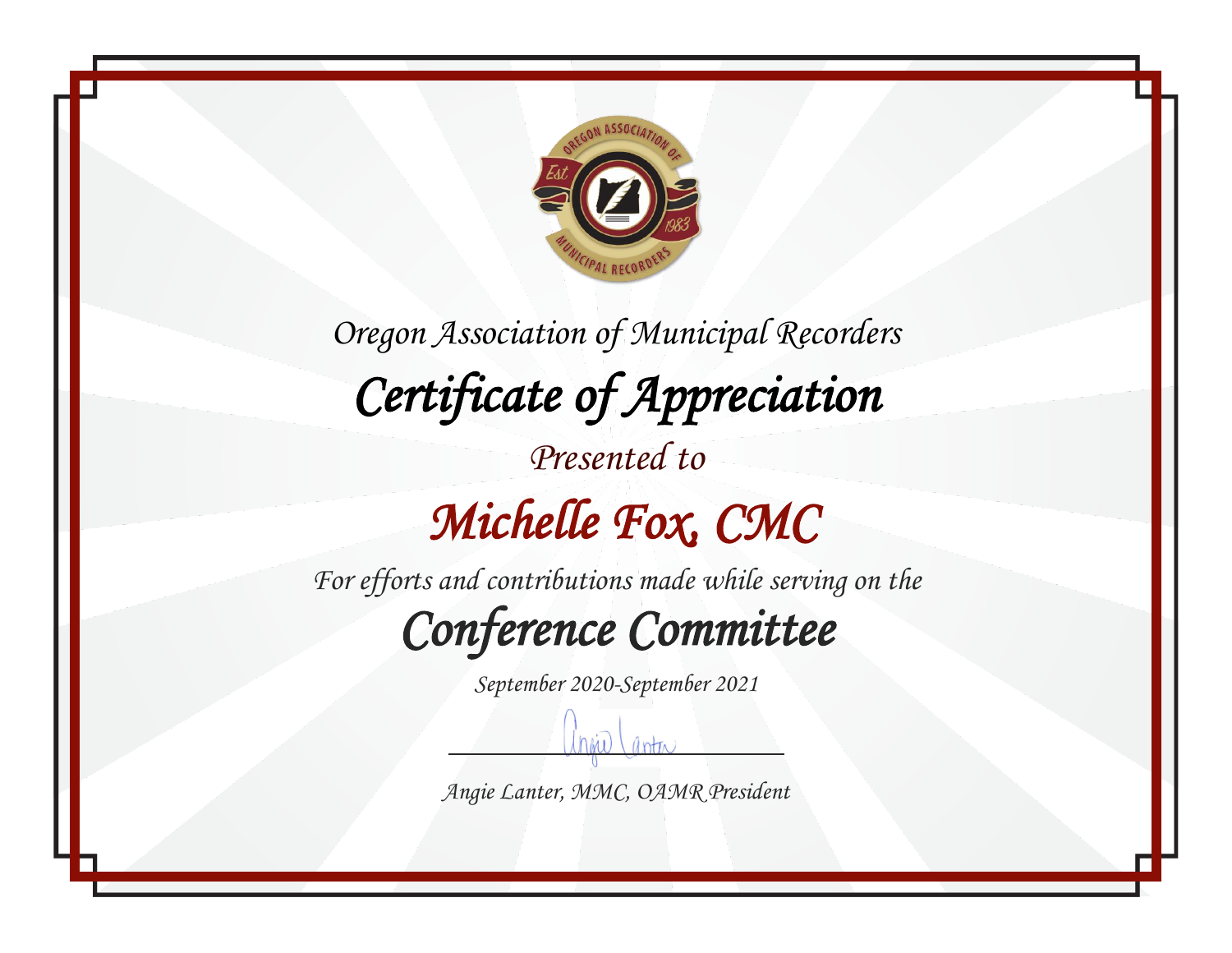

# *Linda Galeazzi, CMC*

*For efforts and contributions made while serving on the*

*Conference Committee* 

*September 2020-September 2021*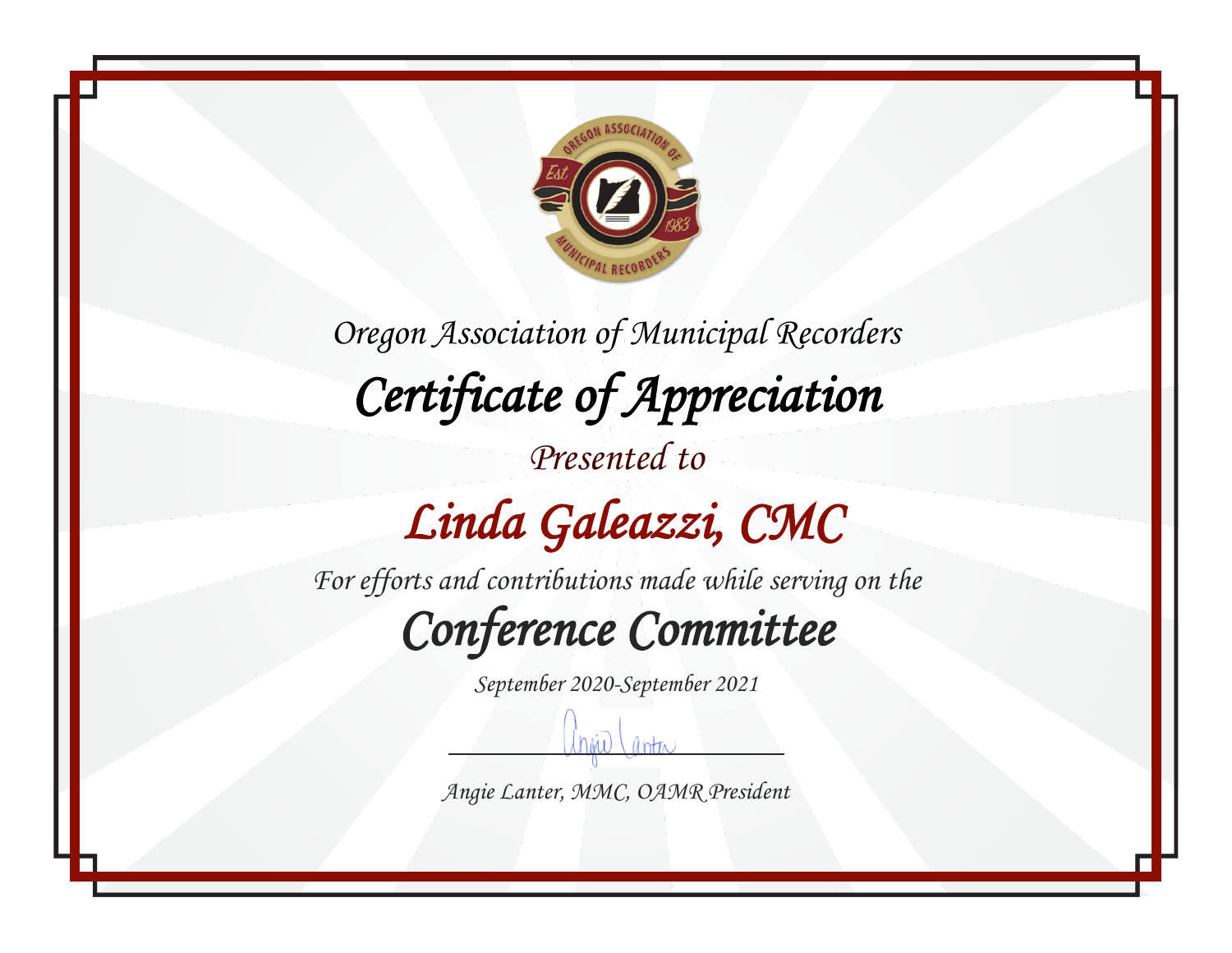

*Presented to*

# *Peggy Hawker, MMC*

*For efforts and contributions made while serving on the*

*Conference Committee* 

*September 2020-September 2021*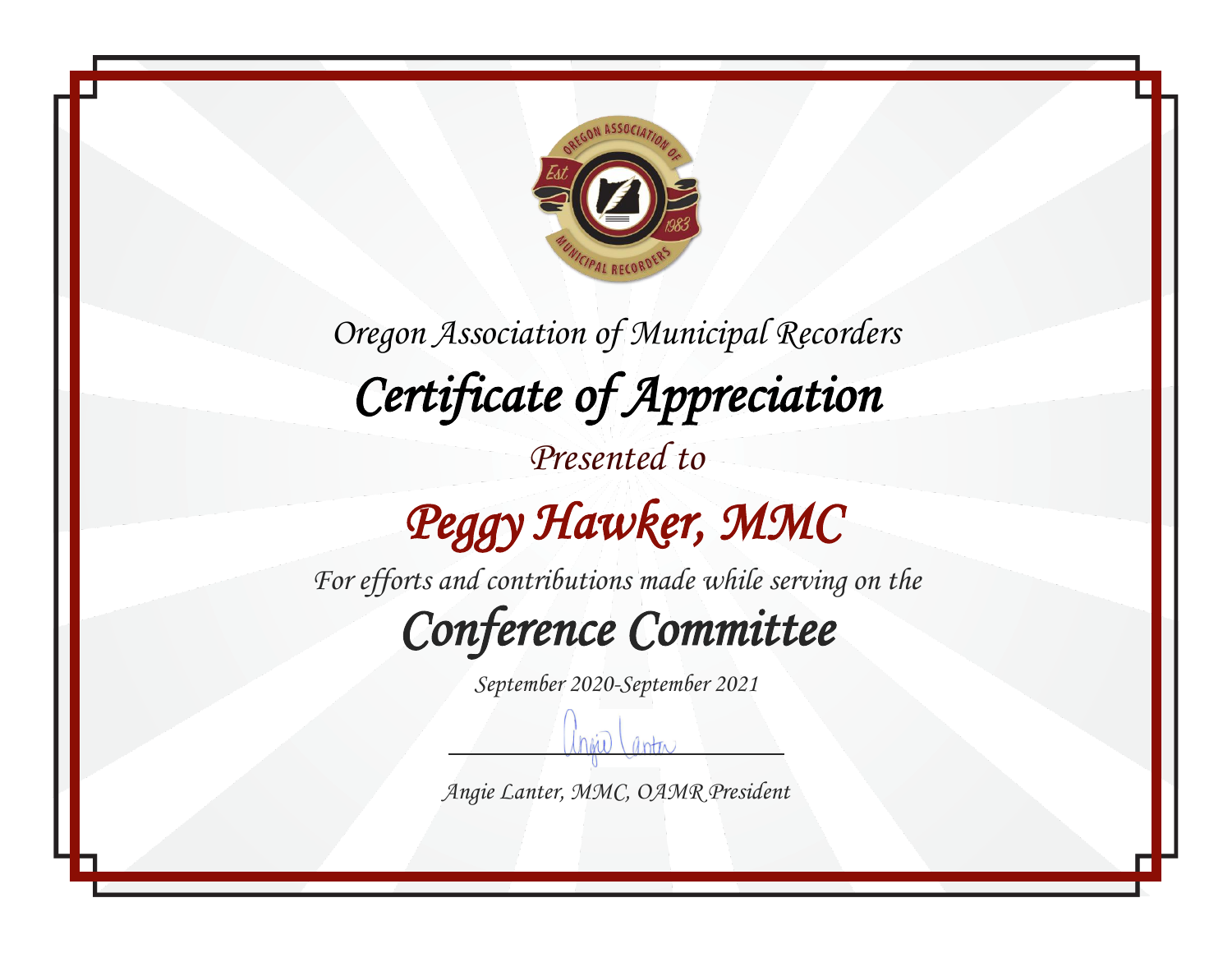

### *Karen Howton, CMC*

*For efforts and contributions made while serving on the*

*Conference Committee* 

*September 2020-September 2021*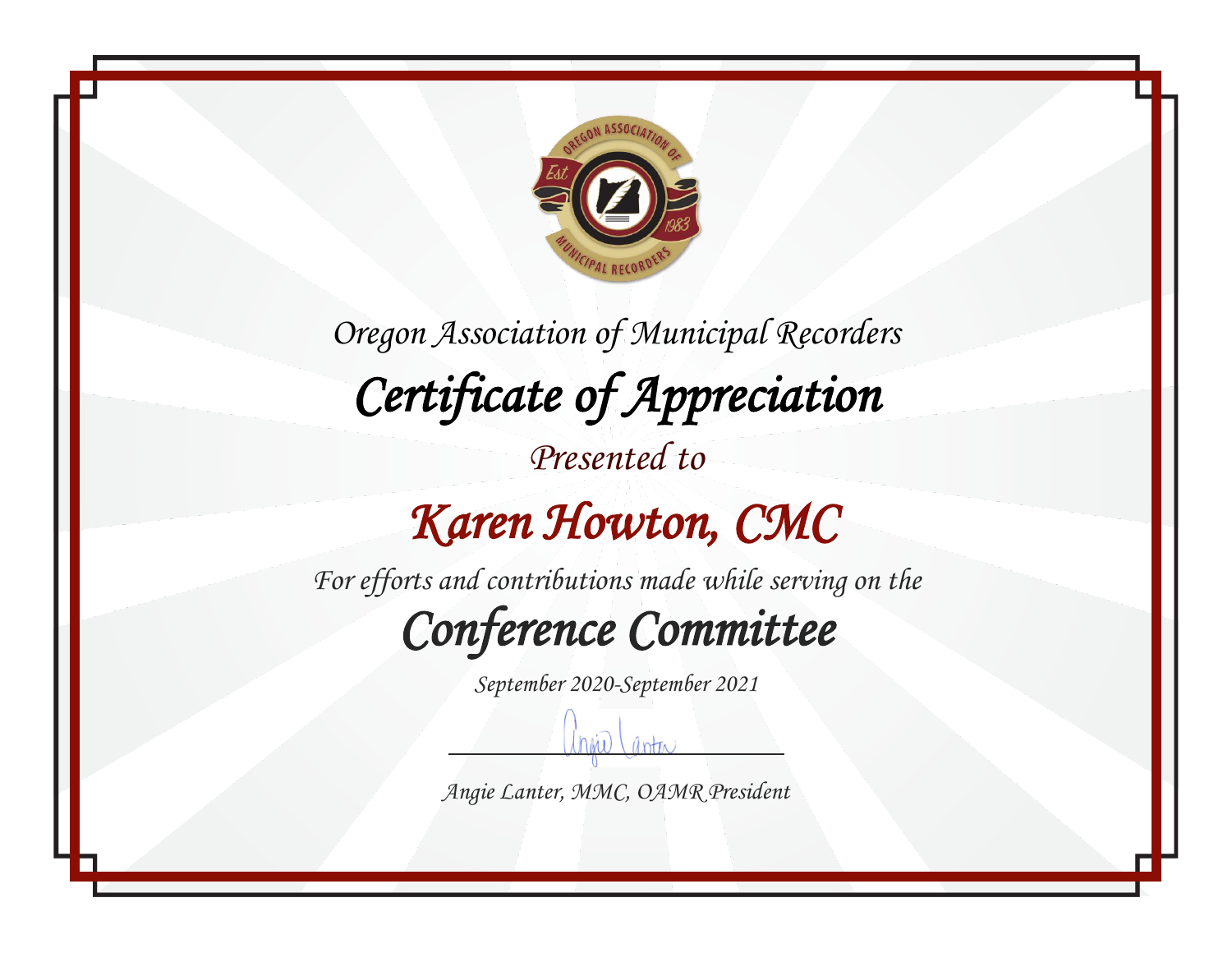

*For efforts and contributions made while serving on the*

*Conference Committee* 

*September 2020-September 2021*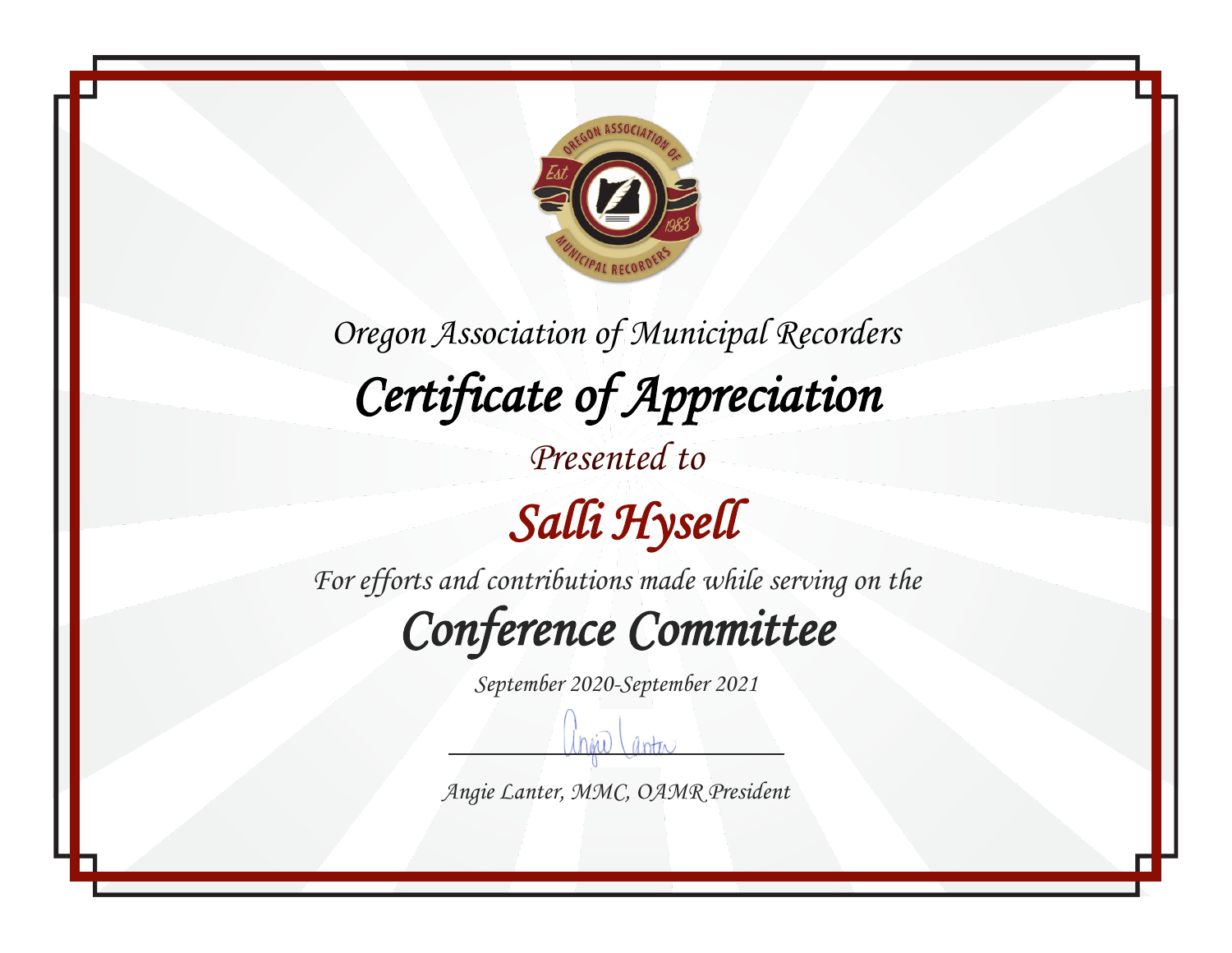

*Presented to*

 *Sheila Jasperson* 

*For efforts and contributions made while serving on the*

*Conference Committee* 

*September 2020-September 2021*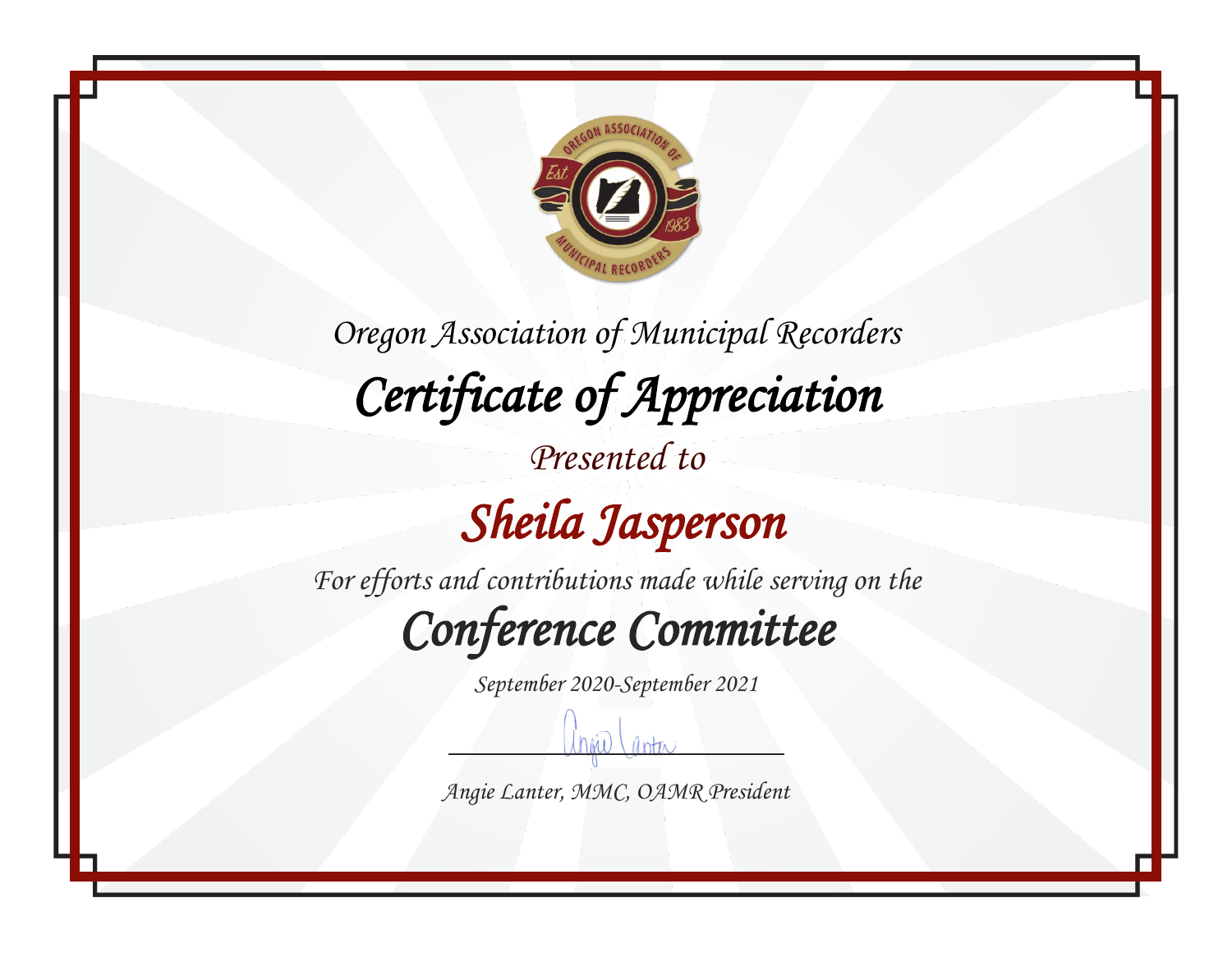

*Oregon Association of Municipal Recorders Certificate of Appreciation Presented to Karin Johnson, MMC* 

*For efforts and contributions made while serving on the*

*Conference Committee* 

*September 2020-September 2021*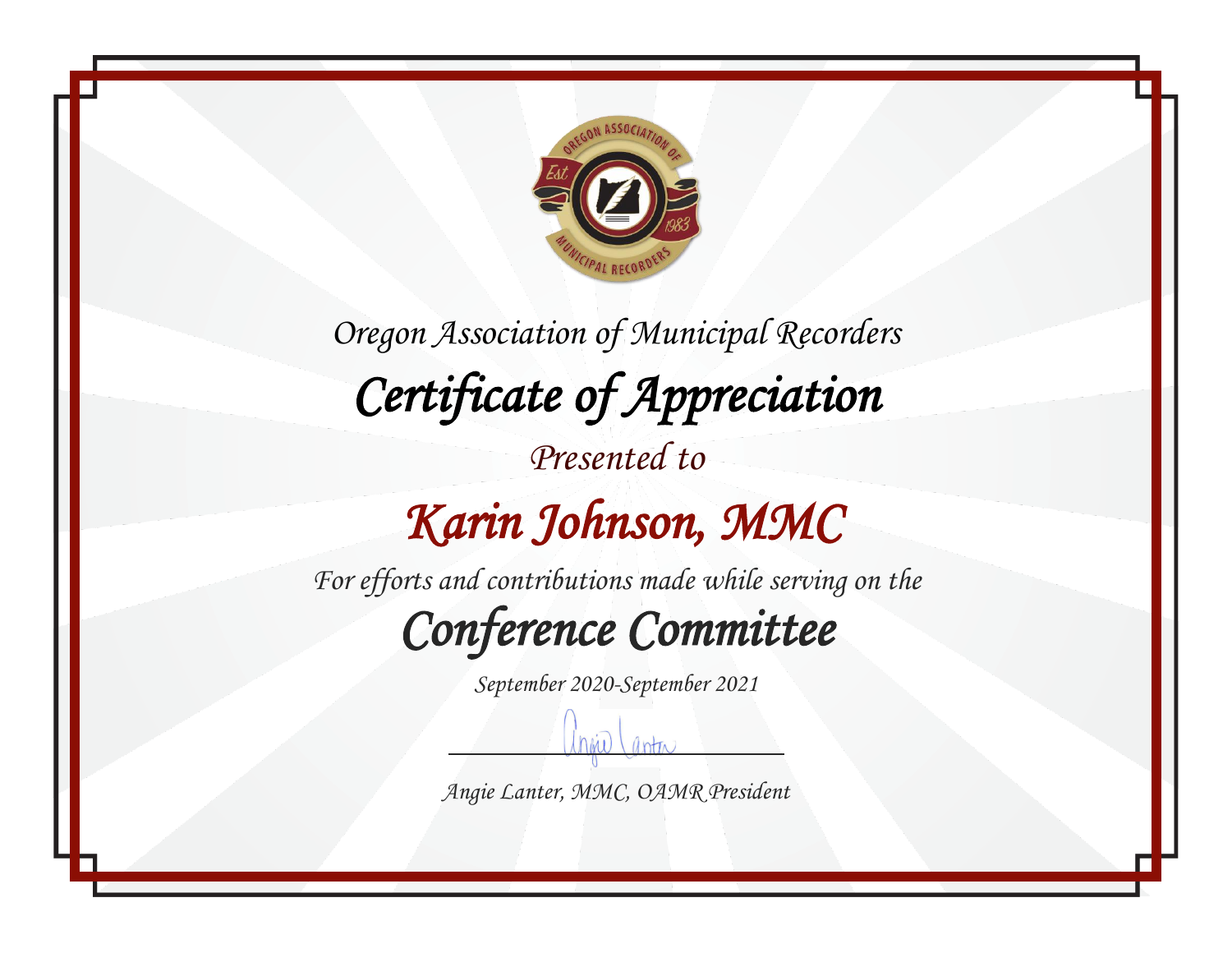

*Presented to*

## *Angie Lanter, MMC*

*For efforts and contributions made while serving on the*

*Conference Committee* 

*September 2020-September 2021*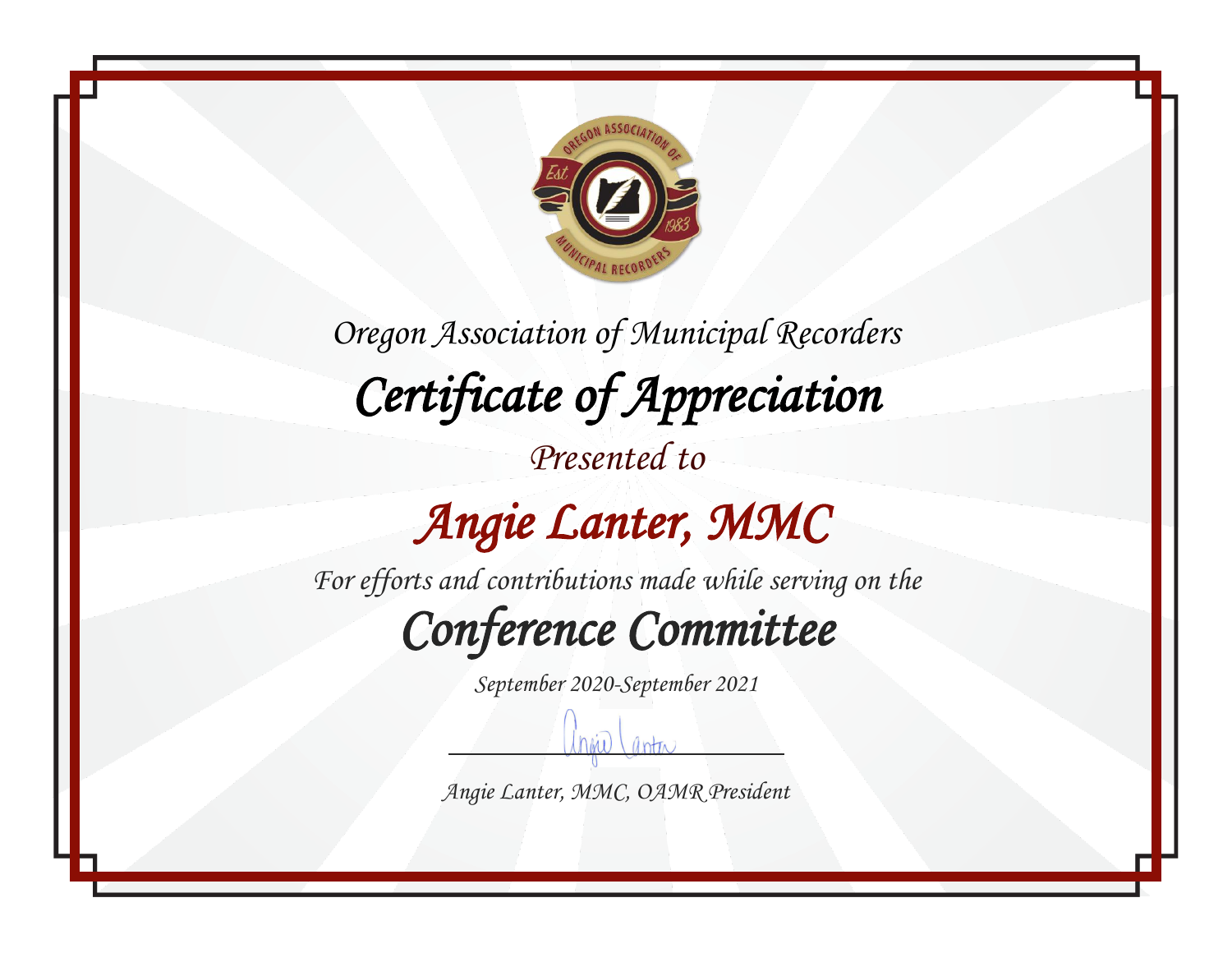

*Oregon Association of Municipal Recorders Certificate of Appreciation Presented to Allison Liesse, CMC* 

*For efforts and contributions made while serving on the*

*Conference Committee* 

*September 2020-September 2021*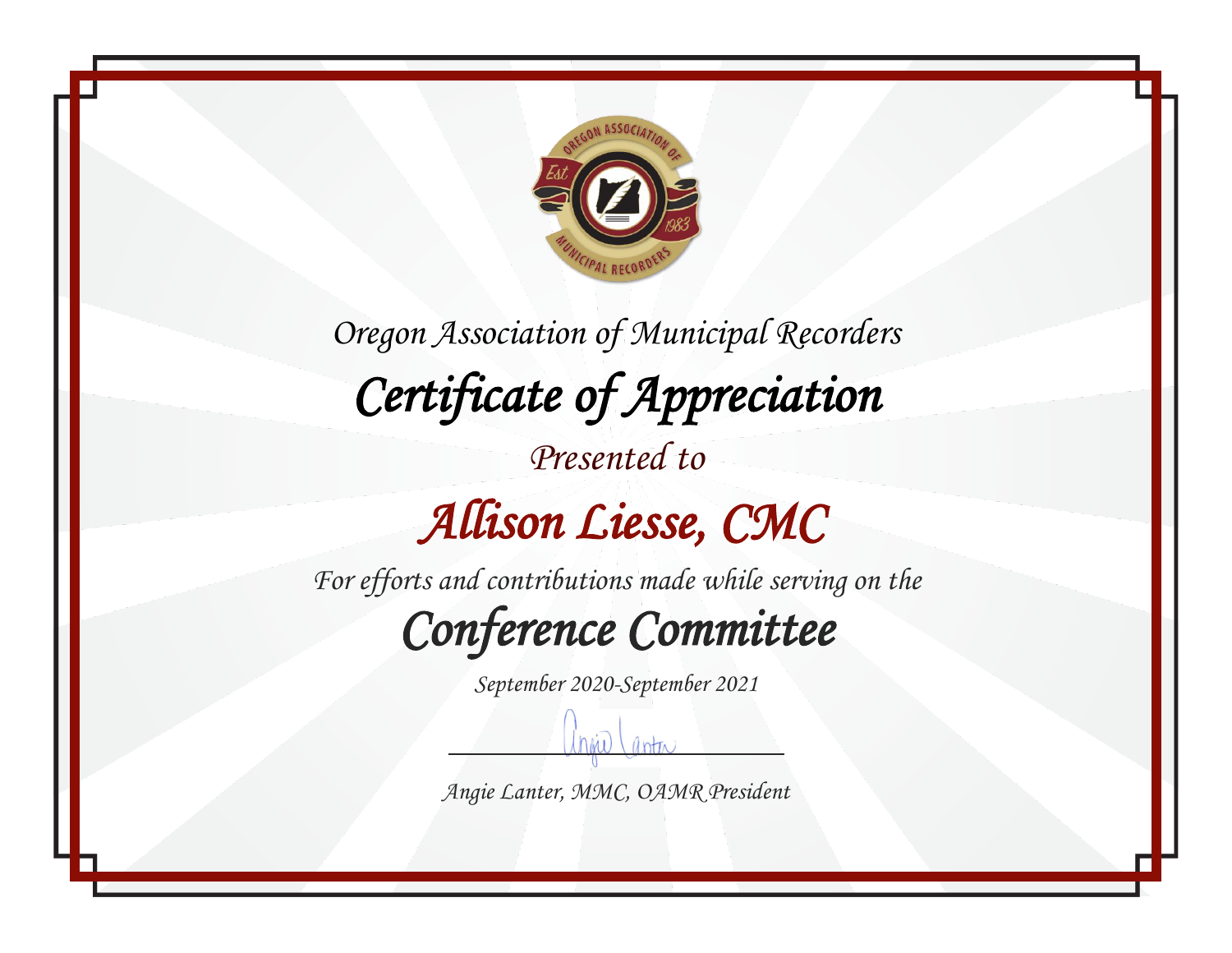

## *Melanie Masterfield*

*For efforts and contributions made while serving on the*

*Conference Committee* 

*September 2020-September 2021*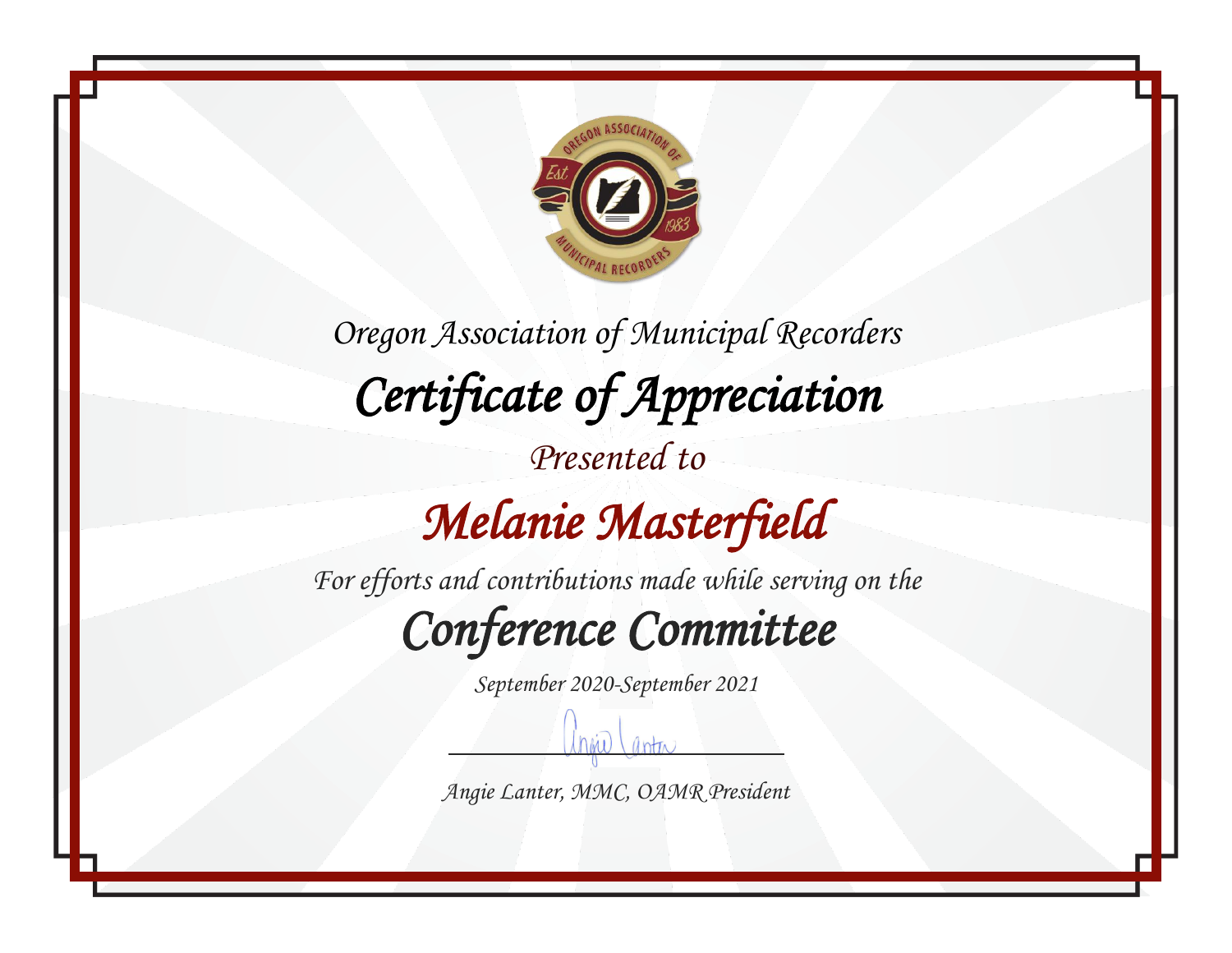

#### *Nicole Morris, MMC*

*For efforts and contributions made while serving on the*

*Conference Committee* 

*September 2020-September 2021*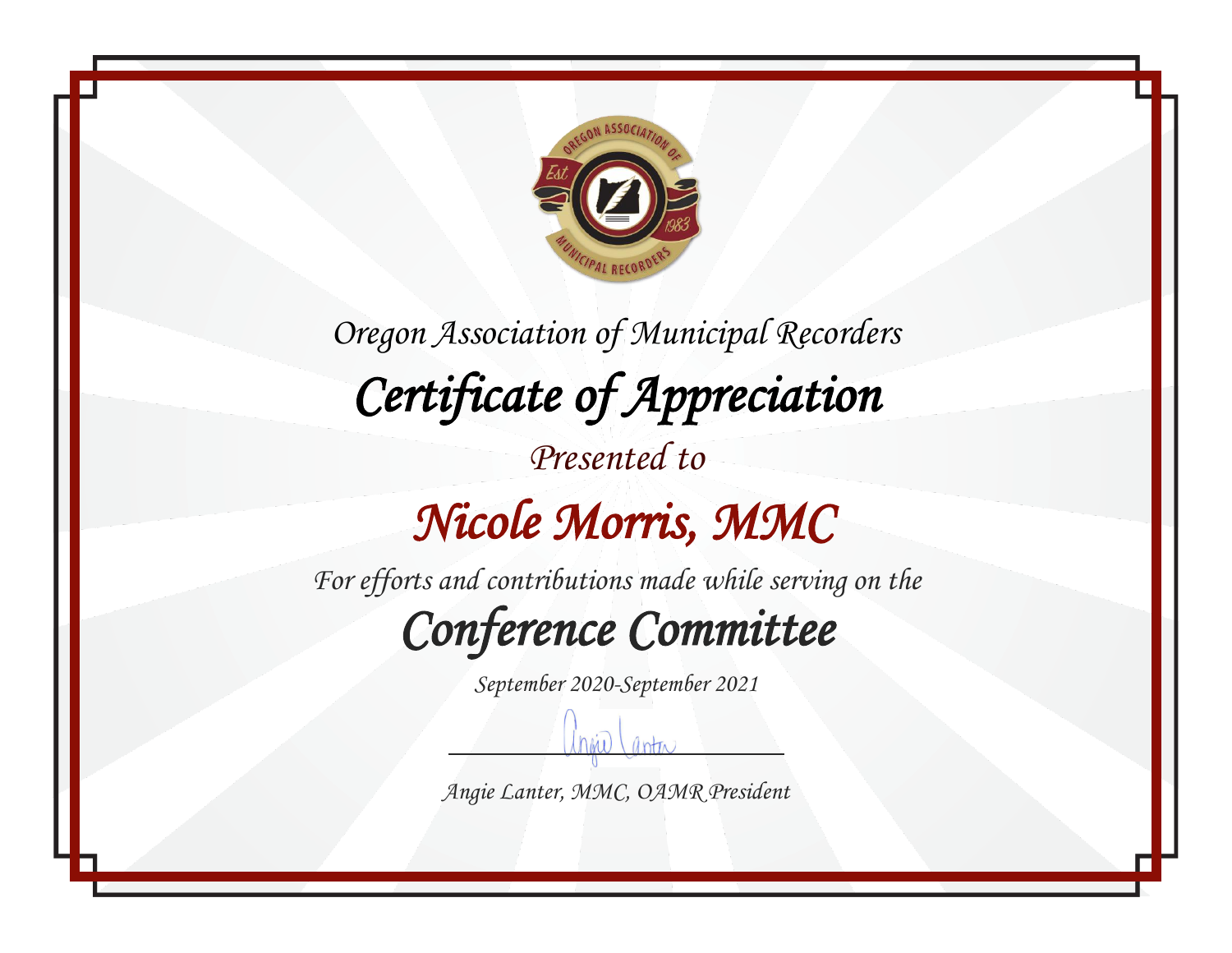

*Presented to*

## *Kathy Payne, MMC*

*For efforts and contributions made while serving on the*

*Conference Committee* 

*September 2020-September 2021*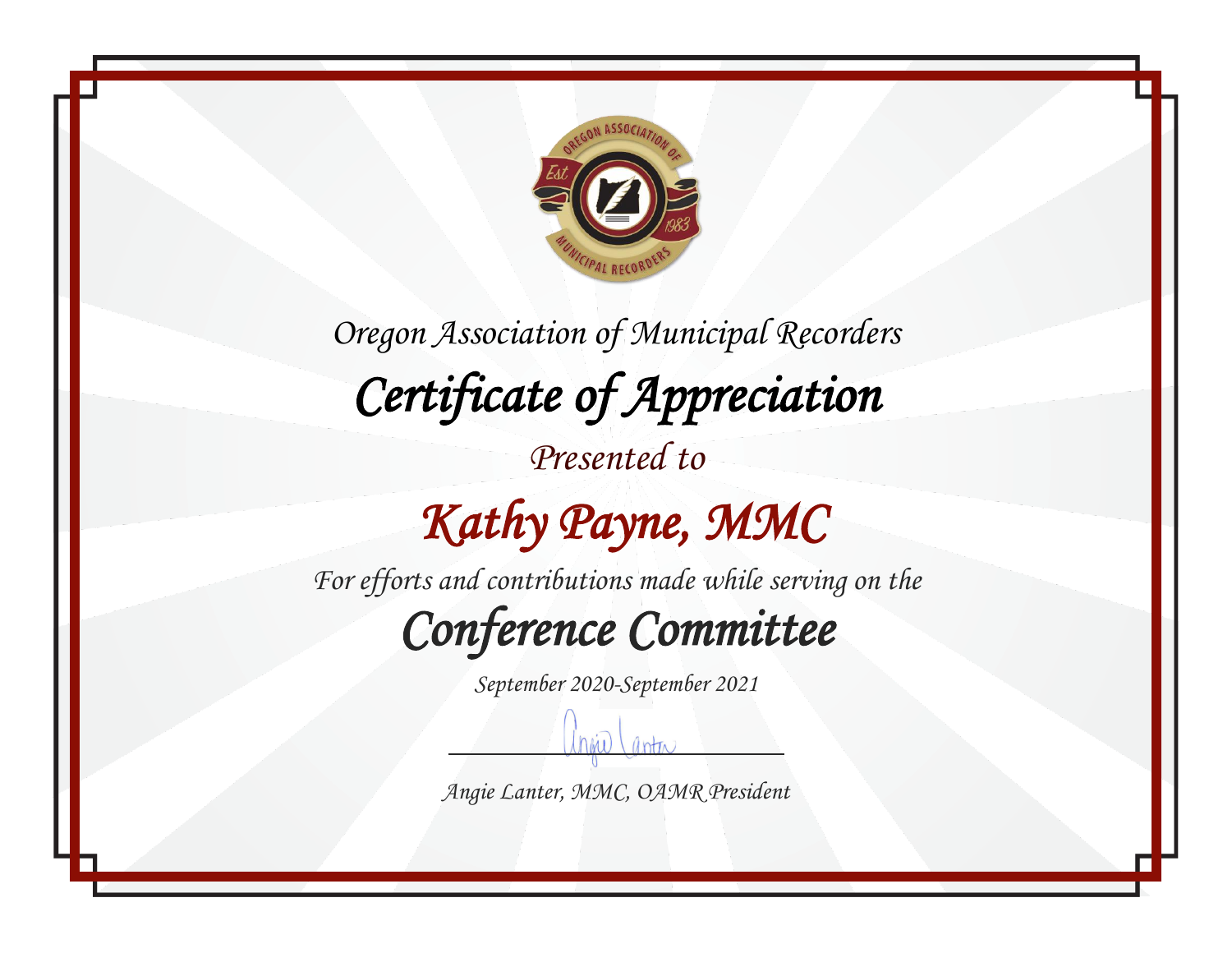

#### *Heather Pierson, CMC*

*For efforts and contributions made while serving on the*

*Conference Committee* 

*September 2020-September 2021*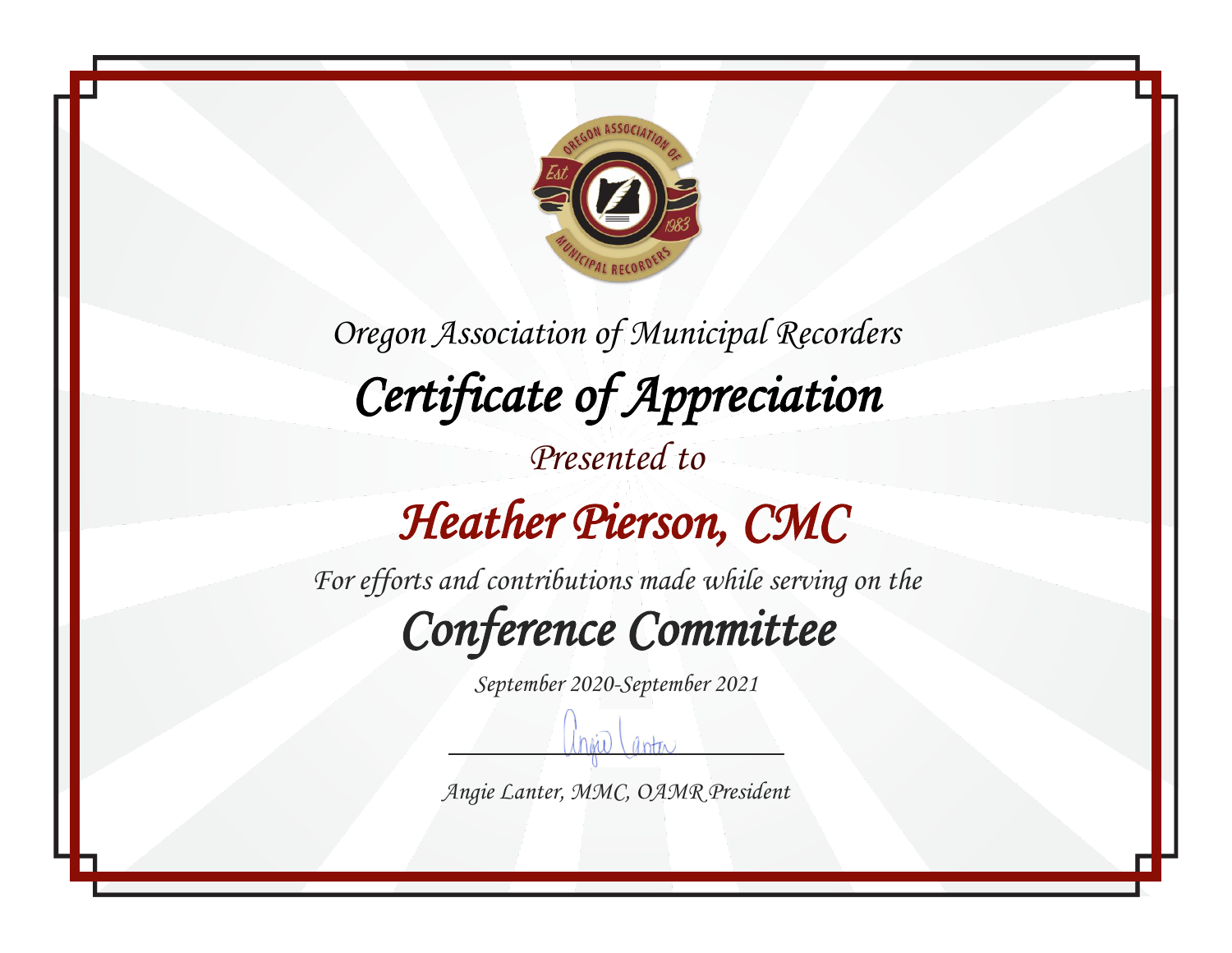

## *Ruth Post, MMC*

*For efforts and contributions made while serving on the*

*Conference Committee* 

*September 2020-September 2021*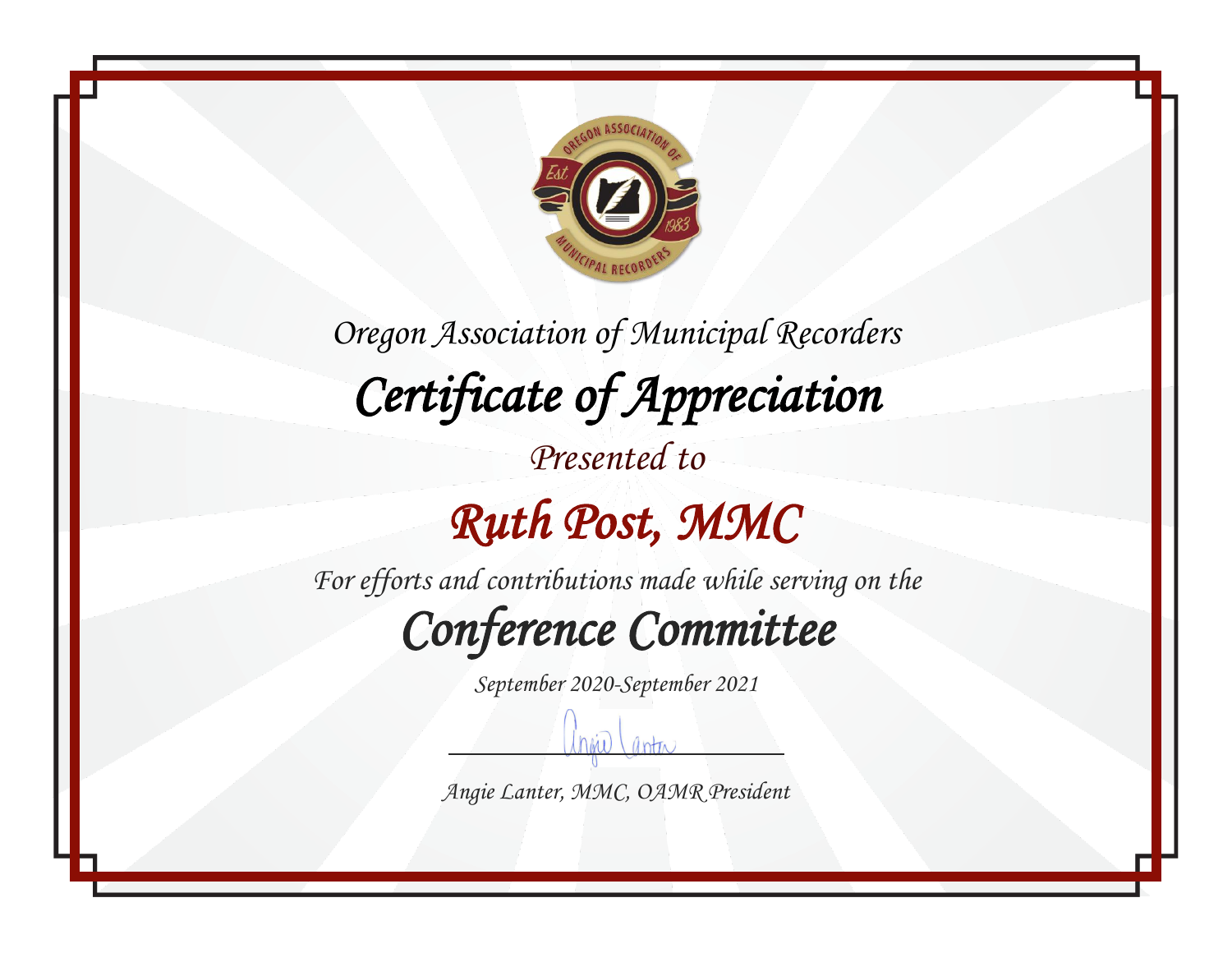

#### *Susan Reeves, MMC*

*For efforts and contributions made while serving on the*

*Conference Committee* 

*September 2020-September 2021*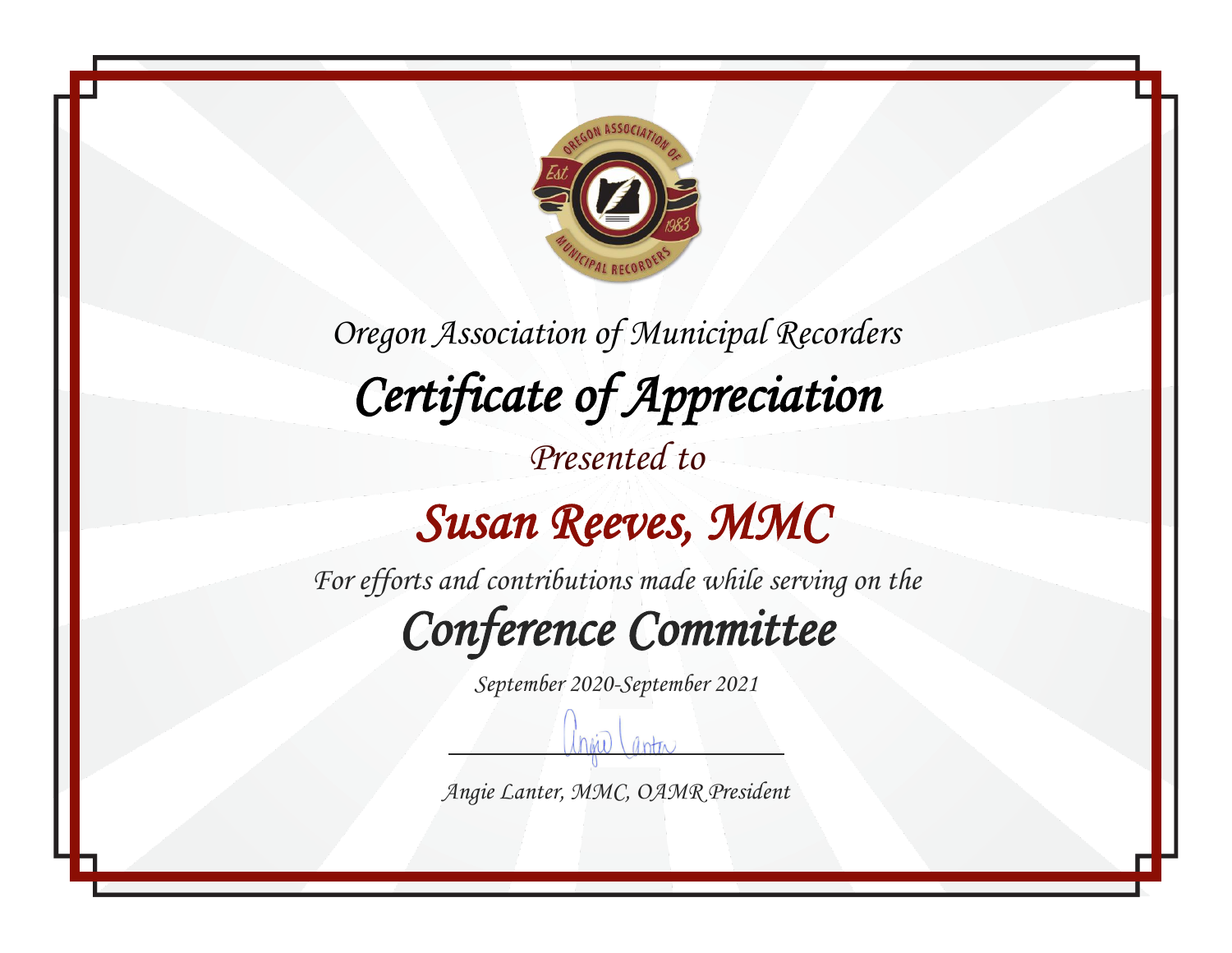

*Presented to*

# *Anna Ruggles, CMC*

*For efforts and contributions made while serving on the*

*Conference Committee* 

*September 2020-September 2021*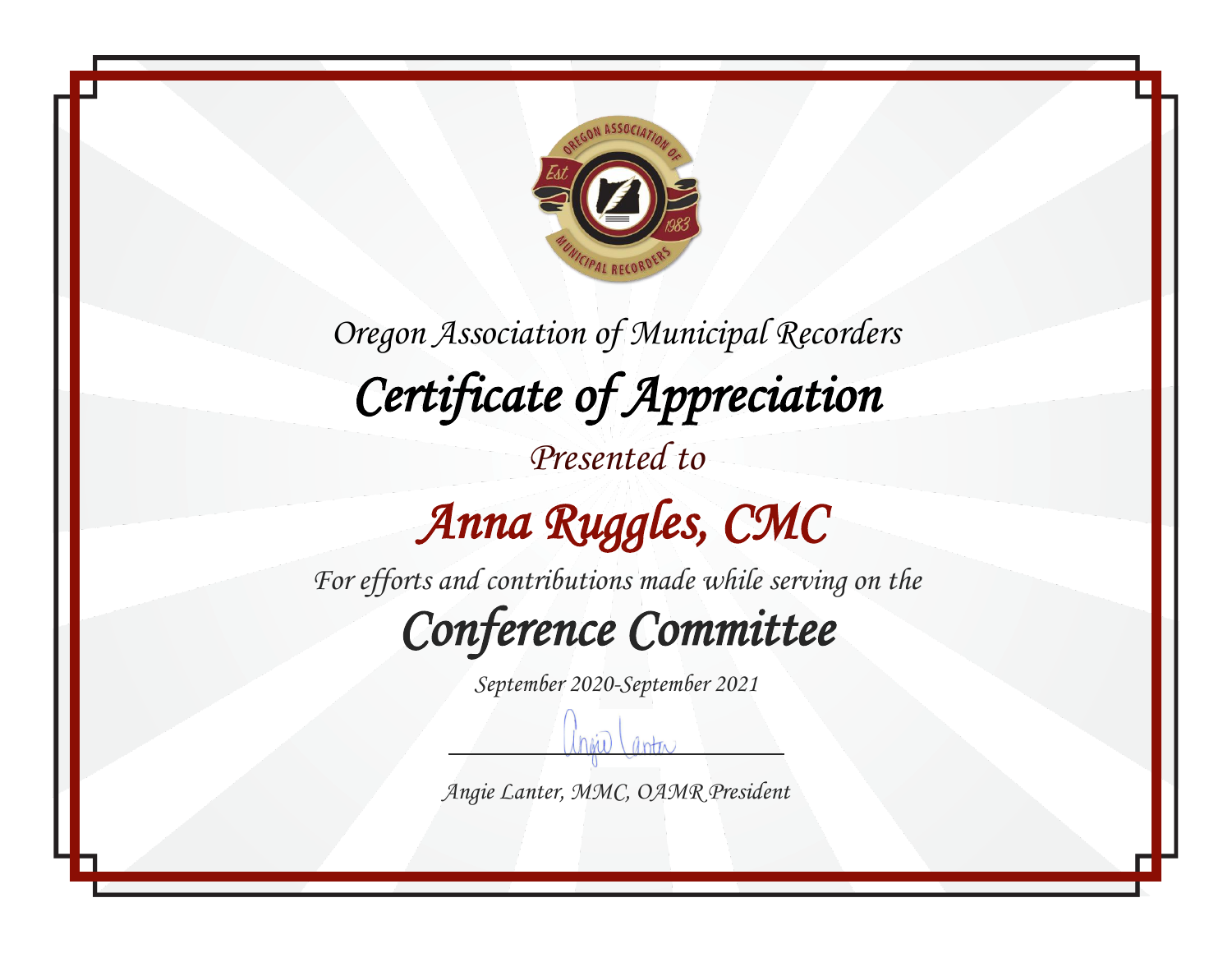

*Presented to*

#### *Dawn Russ*

*For efforts and contributions made while serving on the*

*Conference Committee* 

*September 2020-September 2021*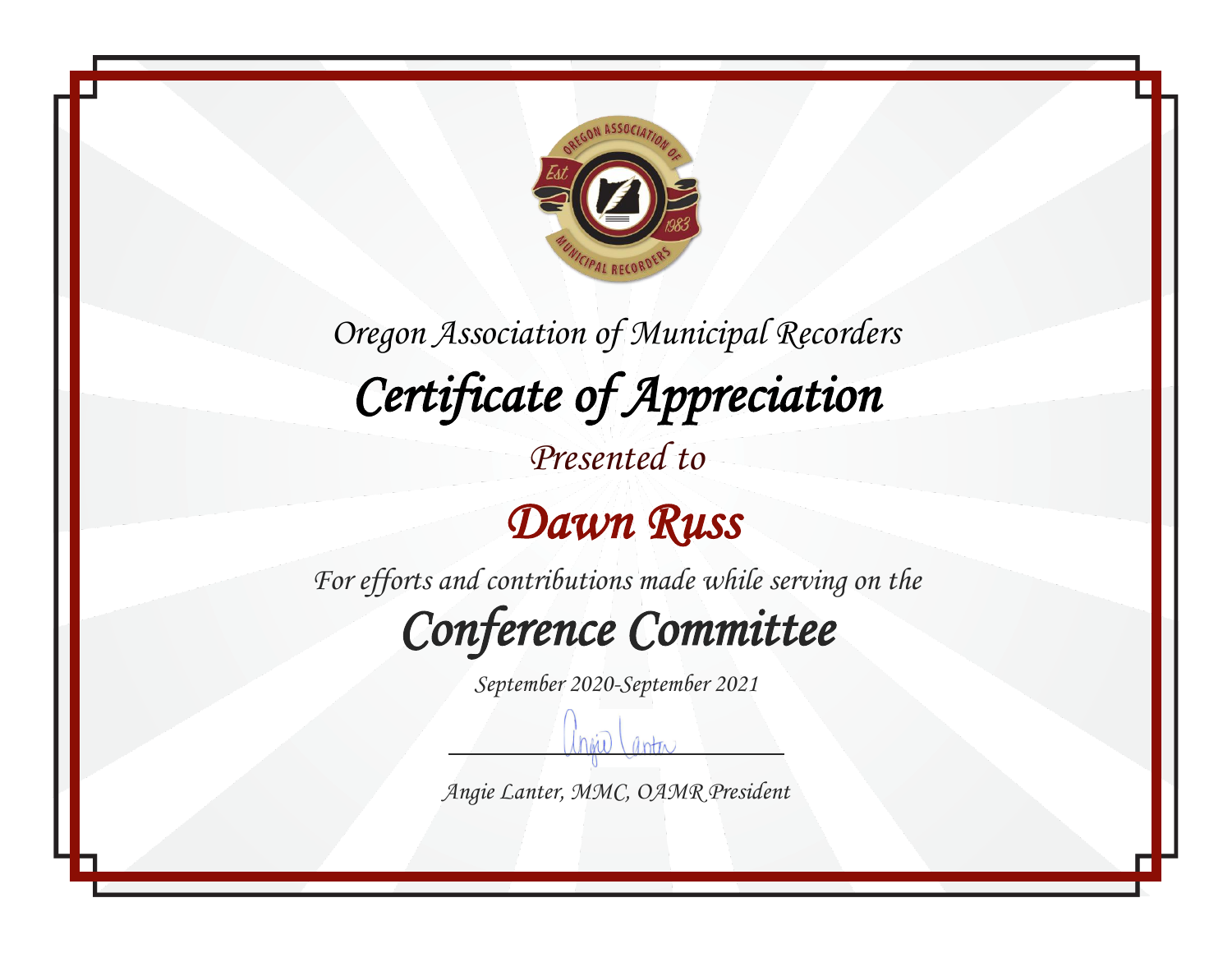

*For efforts and contributions made while serving on the*

*Conference Committee* 

*September 2020-September 2021*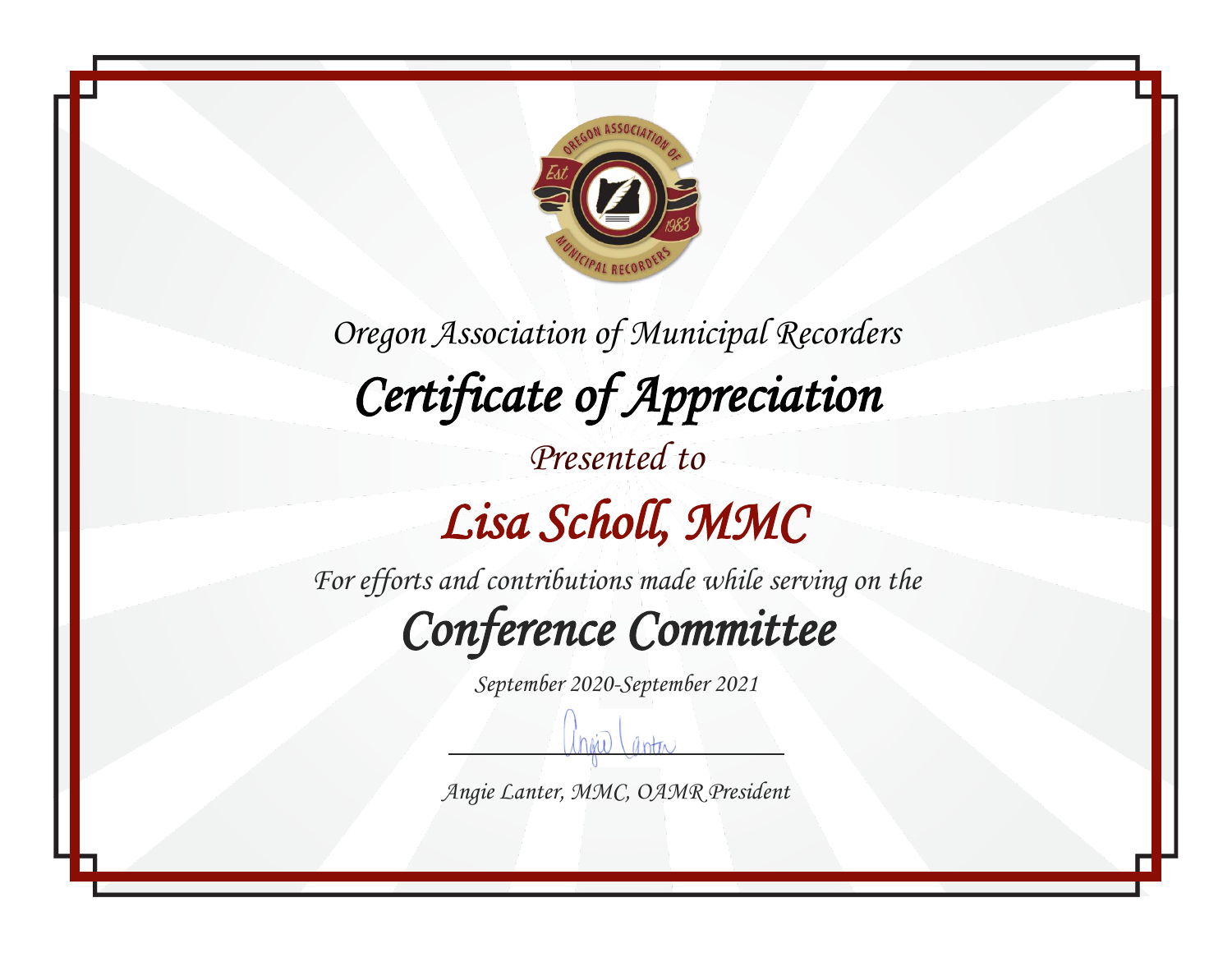

*Presented to*

 *Katie Scott* 

*For efforts and contributions made while serving on the*

*Conference Committee* 

*September 2020-September 2021*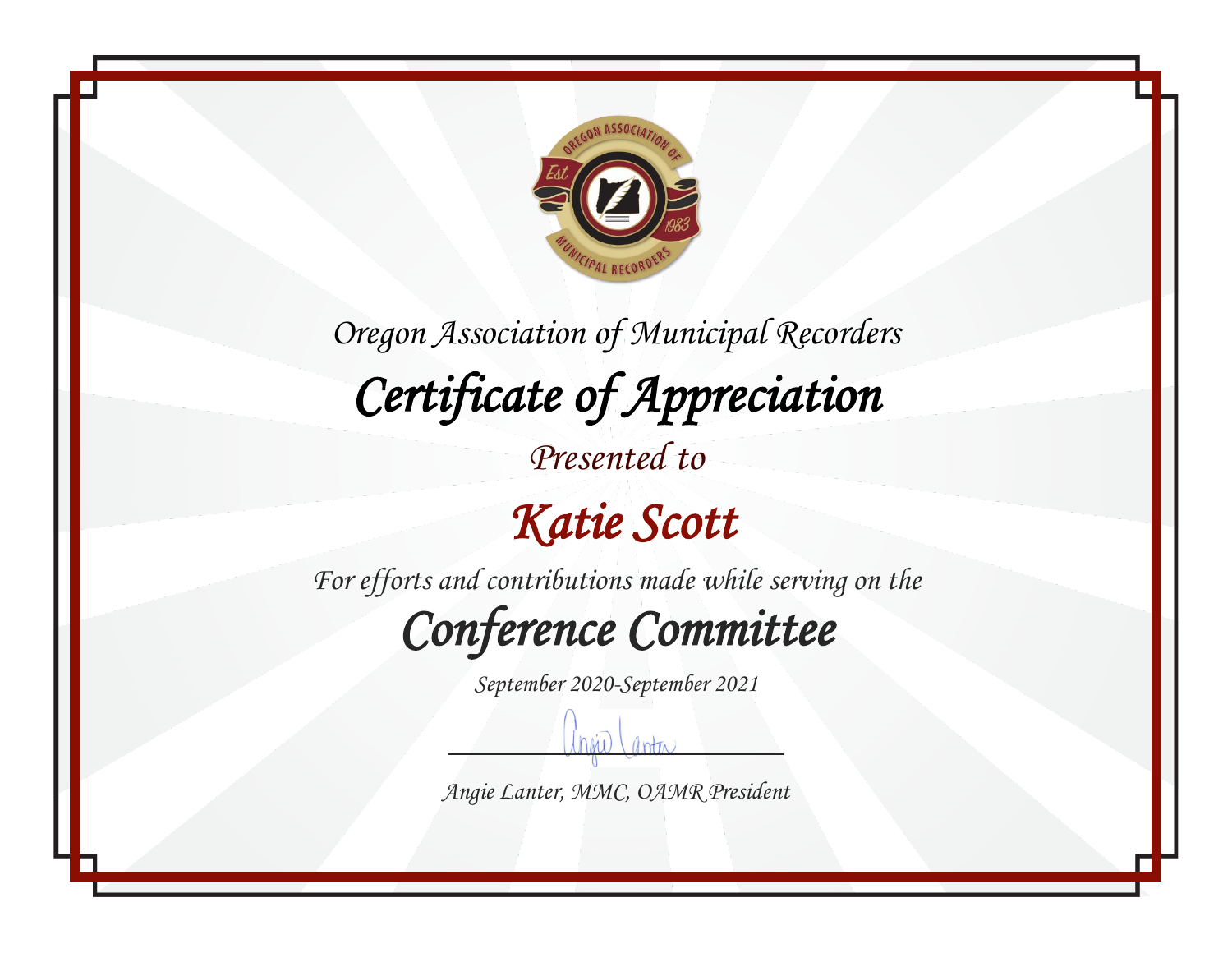

*Presented to*

## *Jackie Sims, CMC*

*For efforts and contributions made while serving on the*

*Conference Committee* 

*September 2020-September 2021*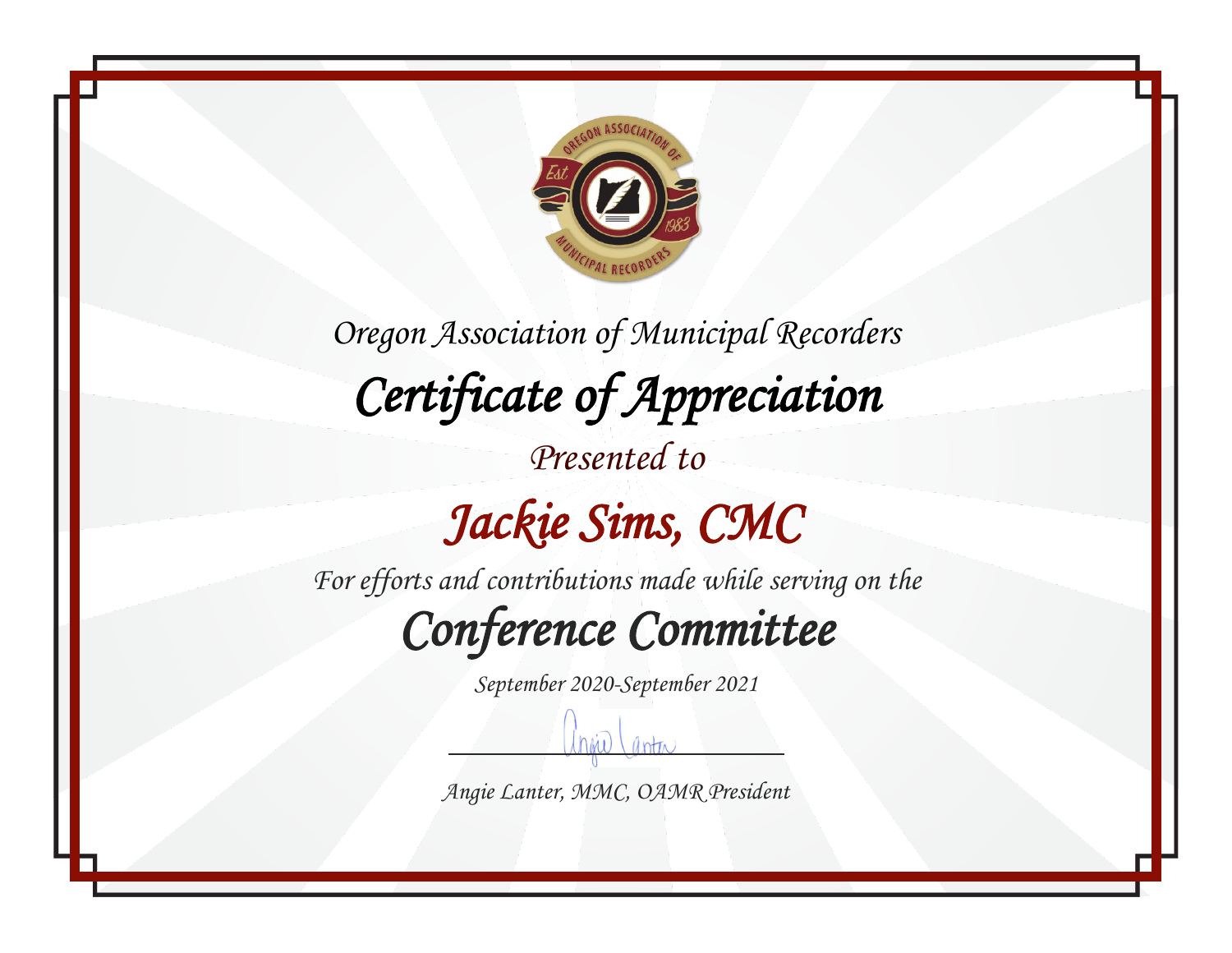

### *Ronnie Smith*

*For efforts and contributions made while serving on the*

*Conference Committee* 

*September 2020-September 2021*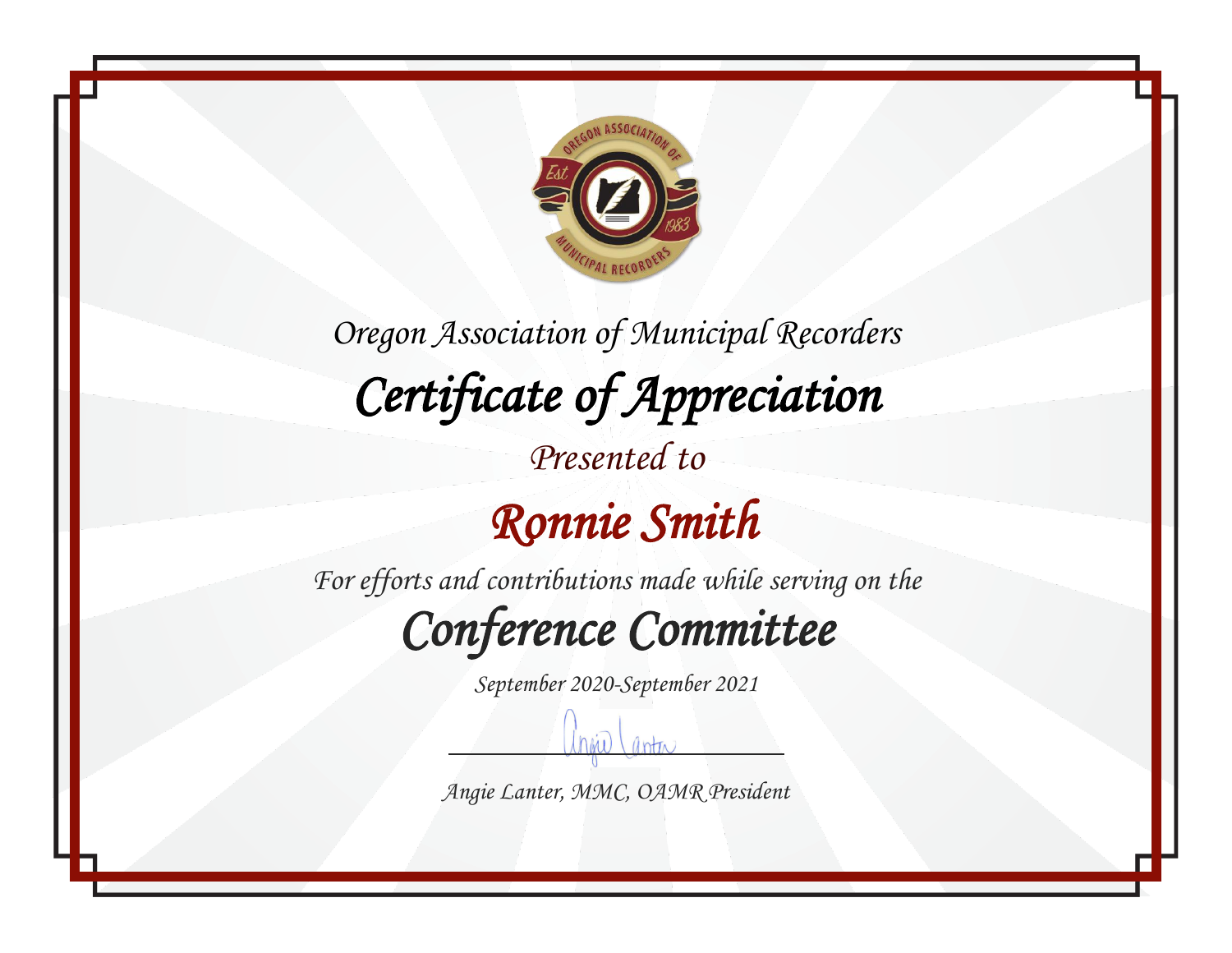

*Oregon Association of Municipal Recorders Certificate of Appreciation Presented to Ruth Ann Stellmacher, CMC* 

*For efforts and contributions made while serving on the*

*Conference Committee* 

*September 2020-September 2021*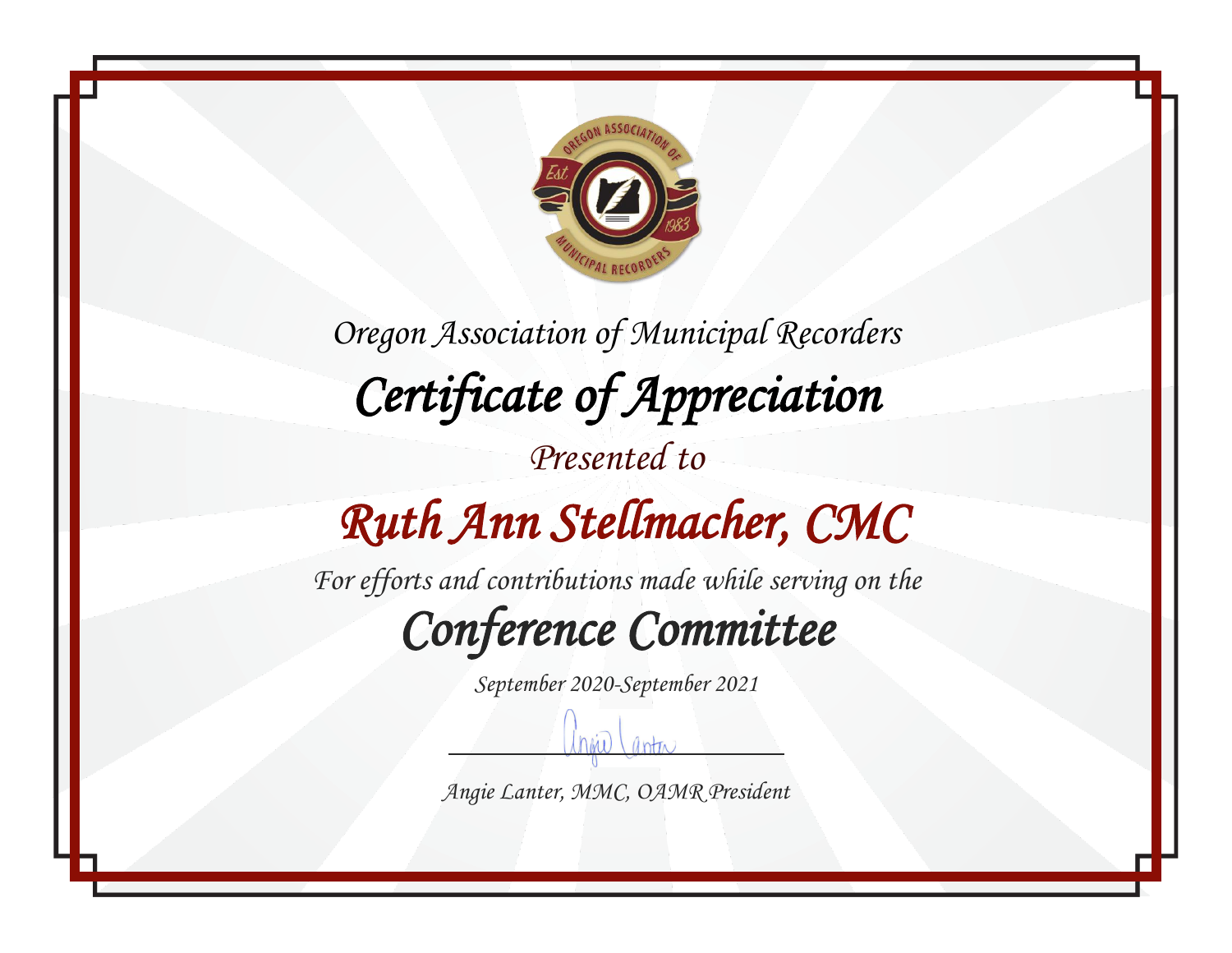

*Oregon Association of Municipal Recorders Certificate of Appreciation Presented to Roberta Tharp, CMC* 

*For efforts and contributions made while serving on the*

*Conference Committee* 

*September 2020-September 2021*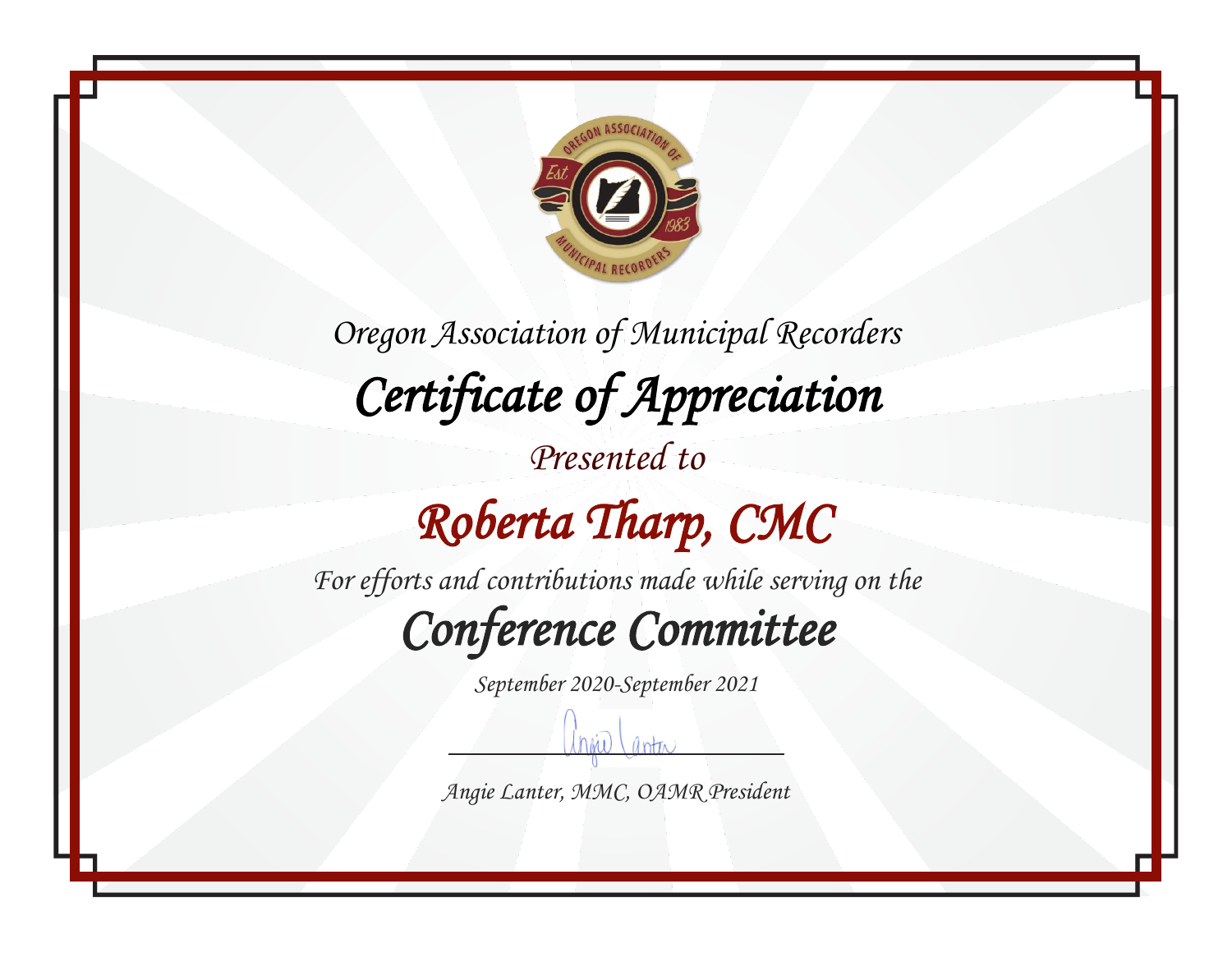

## *Melissa Thompson-Kiefer, CMC*

*For efforts and contributions made while serving on the*

*Conference Committee* 

*September 2020-September 2021*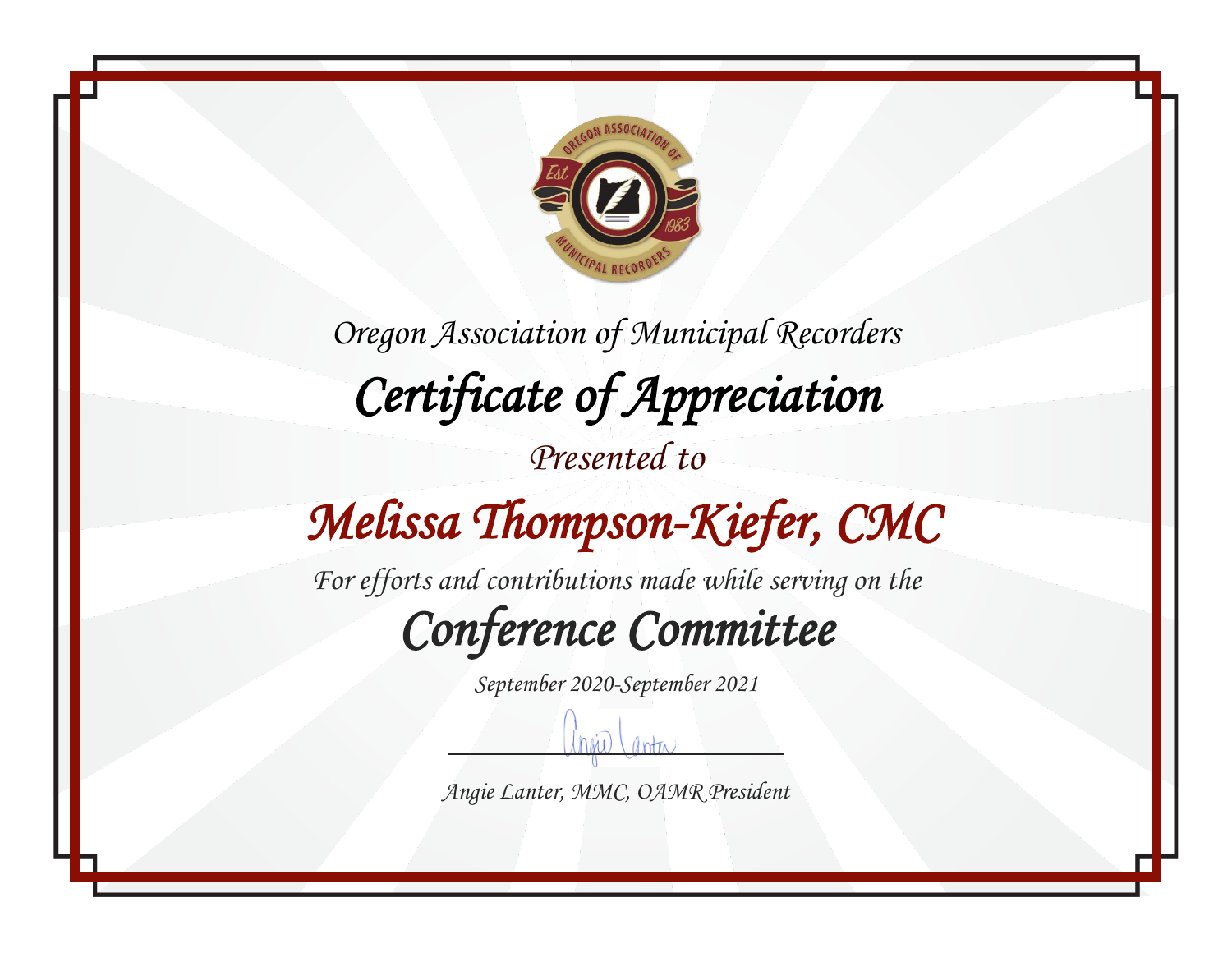

# *Gloria Tucker, CMC*

*For efforts and contributions made while serving on the*

*Conference Committee* 

*September 2020-September 2021*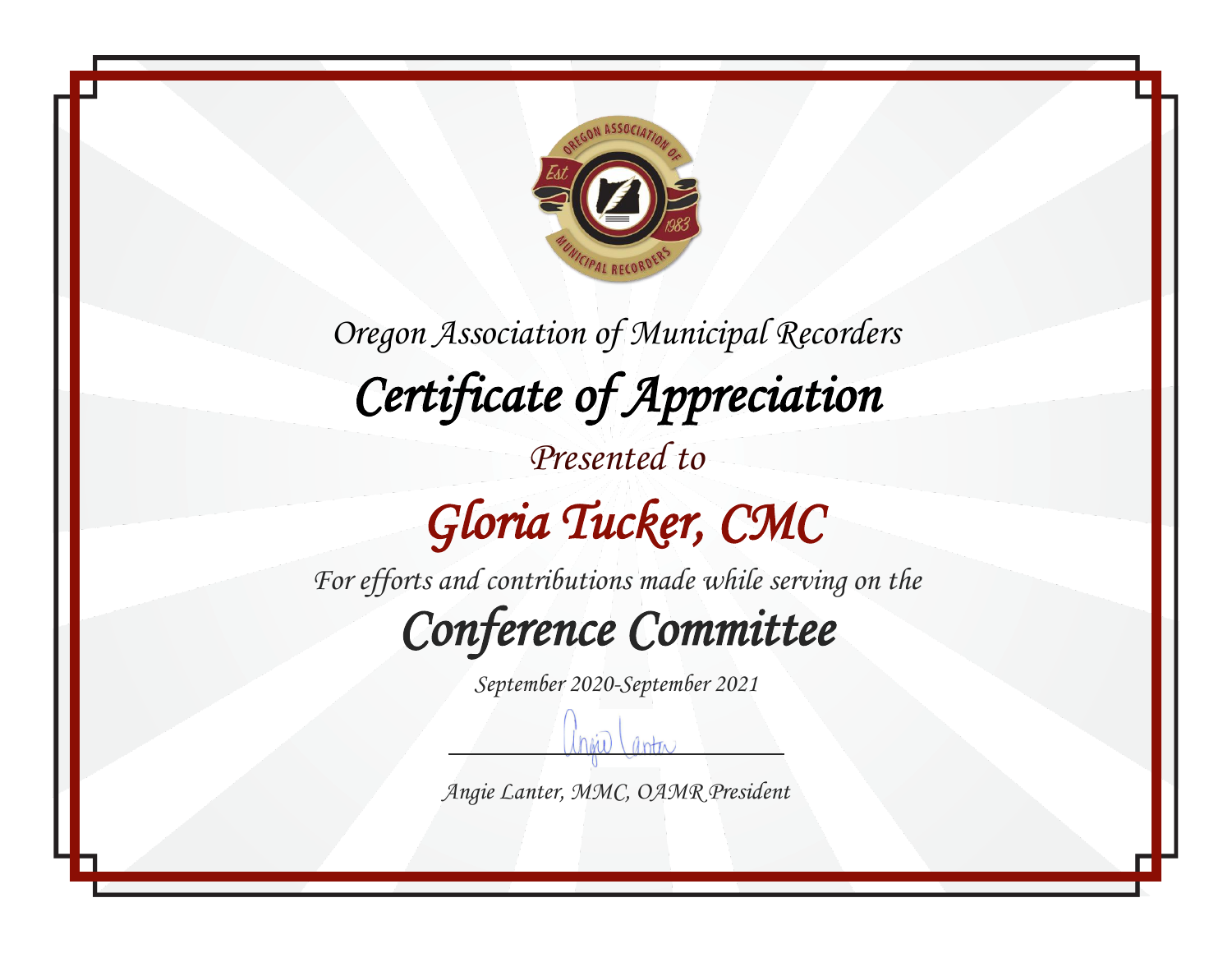

 *Angela Watson* 

*For efforts and contributions made while serving on the*

*Conference Committee* 

*September 2020-September 2021*